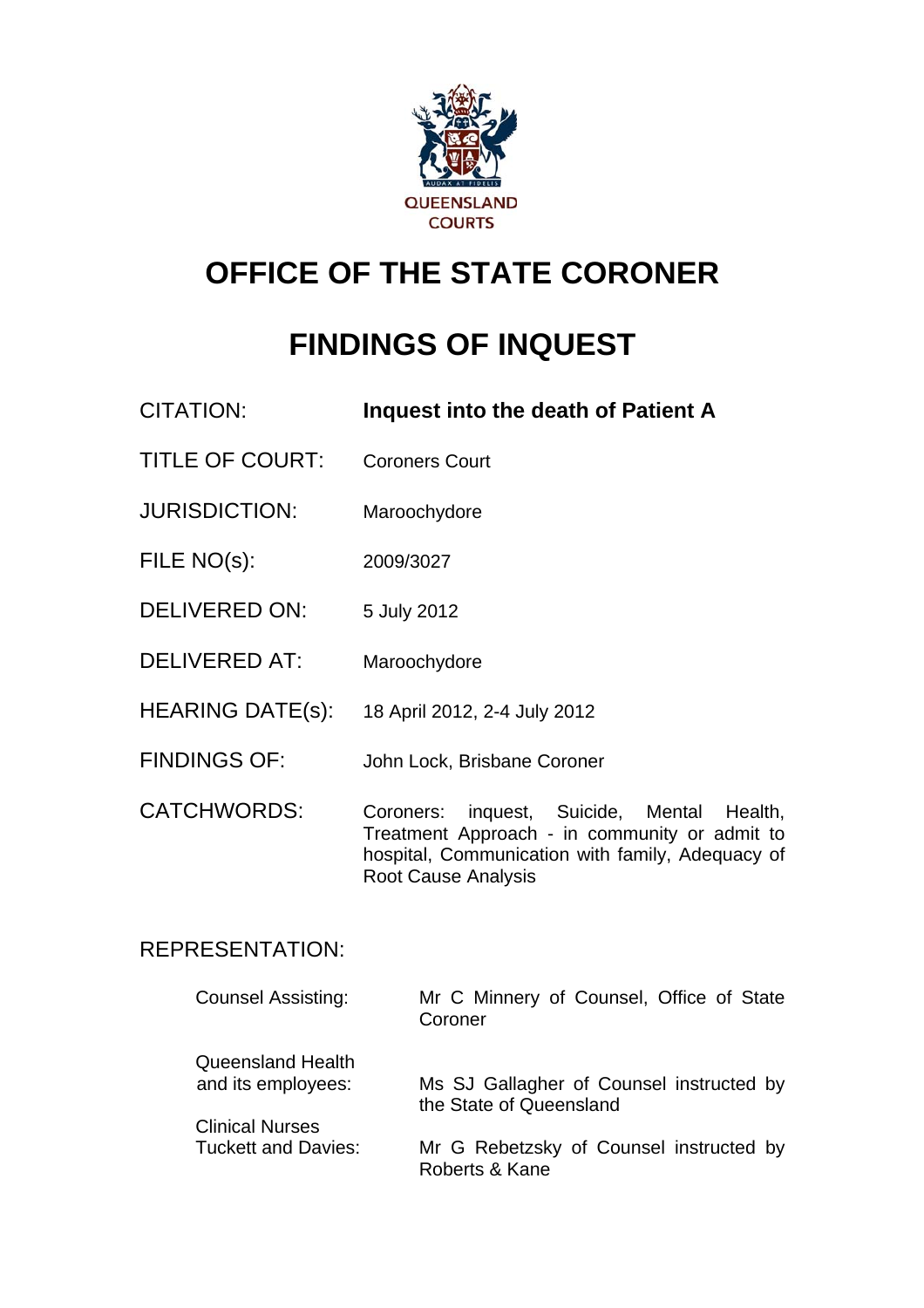#### **Introduction**

- 1. Patient A was aged 49. He had been receiving treatment for a recurrent depressive illness for some 10 years. Despite being largely symptom free for 8 years, he had recently experienced a relapse. His GP wrote a letter of referral to the Adult Mental Health Community Assessment and Treatment Team (Acute Care Team) at Maroochydore on 23 November 2009, as a result of a deterioration in Patient A's mental health and because he was expressing suicidal ideation.
- 2. He was reviewed by members of the Acute Care Team over the next week. His partner reported he had expressed concern to members of the Acute Care Team about Patient A's deterioration and suicidal ideation on a number of occasions, requesting he be hospitalised. This did not occur. On 6 December 2009 he was found hanging by his partner's mother at his place of residence.
- 3. His partner has raised a number of concerns about the care provided to Patient A by the Nambour General Hospital and the Sunshine Coast Health Service District. Given those concerns and as there was uncertainty concerning the circumstances leading up to his death, a decision was made to hold an inquest.
- 4. A pre-inquest hearing was held on 18 April 2012. At that hearing an order was made that the name of the deceased and of his partner, together with any details, which may identify the name of the deceased or his partner, would not be published in any form after the date of this order. That order will continue and these findings de-identify their names and identifying particulars.
- 5. The issues that have been identified to be explored at the inquest are:–
	- a) The findings required by section 45 (2) of the *Coroners Act 2003*, namely the identity of the deceased, when, where and how he died and what caused his death;
	- b) the adequacy of the care provided by the Acute Care Team to Patient A including but not limited to:-
		- a review of the decision-making process of the hospital and treating team including the treatment approach;
		- choice of medication and the issue of why he was not hospitalised;
		- communication issues within the team, with the patient and to the family of the patient; and
		- a review of a Root Cause Analysis and the implementation of any recommendations made as result of that report.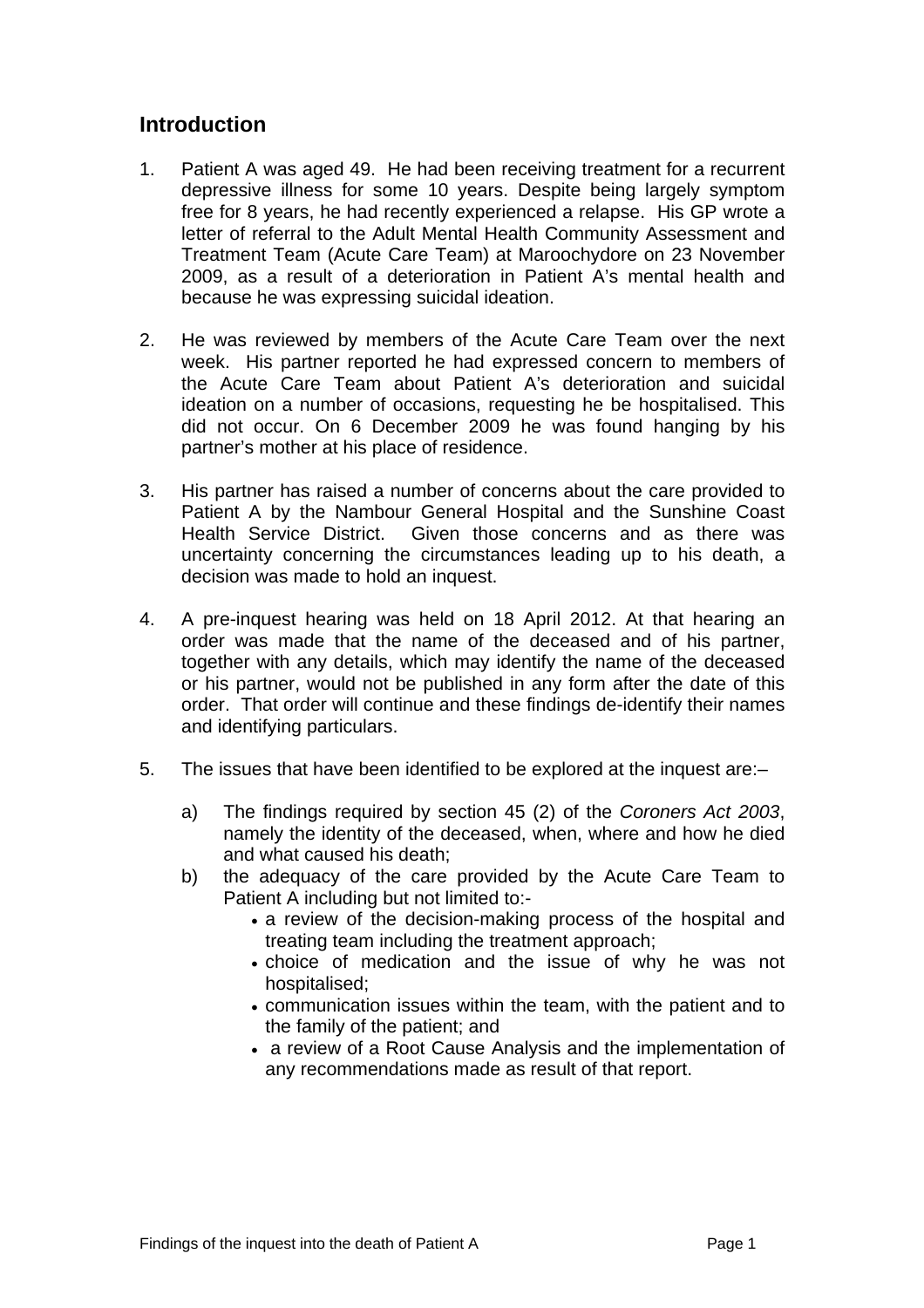## **The scope of the Coroner's inquiry and findings**

- 6. A coroner has jurisdiction to inquire into the cause and the circumstances of a reportable death. If possible he/she is required to find:
	- a. whether a death in fact happened;
	- b. the identity of the deceased;
	- c. when, where and how the death occurred; and
	- d. what caused the person to die.
- 7. There has been considerable litigation concerning the extent of a coroner's jurisdiction to inquire into the circumstances of a death. The authorities clearly establish that the scope of an inquest goes beyond merely establishing the medical cause of death.
- 8. An inquest is not a trial between opposing parties but an inquiry into the death. In a leading English case it was described in this way:- *"It is an inquisitorial process, a process of investigation quite unlike a criminal trial where the prosecutor accuses and the accused defends… The function of an inquest is to seek out and record as many of the facts concerning the death as the public interest requires."* [1](#page-2-0)
- 9. The focus is on discovering what happened, not on ascribing guilt, attributing blame or apportioning liability. The purpose is to inform the family and the public of how the death occurred with a view to reducing the likelihood of similar deaths. As a result, the Act authorises a coroner to make preventive recommendations concerning public health or safety, the administration of justice or ways to prevent deaths from happening in similar circumstances in future. $2$  However, a coroner must not include in the findings or any comments or recommendations, statements that a person is or maybe guilty of an offence or is or maybe civilly liable for something.<sup>[3](#page-2-2)</sup>

## **The Admissibility of Evidence and the Standard of Proof**

10. Proceedings in a coroner's court are not bound by the rules of evidence because the Act provides that the court "*may inform itself in any way it*  considers appropriate.<sup>"[4](#page-2-3)</sup> That does not mean that any and every piece of information however unreliable will be admitted into evidence and acted upon. However, it does give a coroner greater scope to receive information that may not be admissible in other proceedings and to have

l

<sup>1</sup> *R v South London Coroner; ex parte Thompson* (1982) 126 S.J. 625 <sup>2</sup>

<span id="page-2-1"></span><span id="page-2-0"></span> $2$  s46

<span id="page-2-2"></span> $3$  s45(5) and 46(3)

<span id="page-2-3"></span> $^4$  s35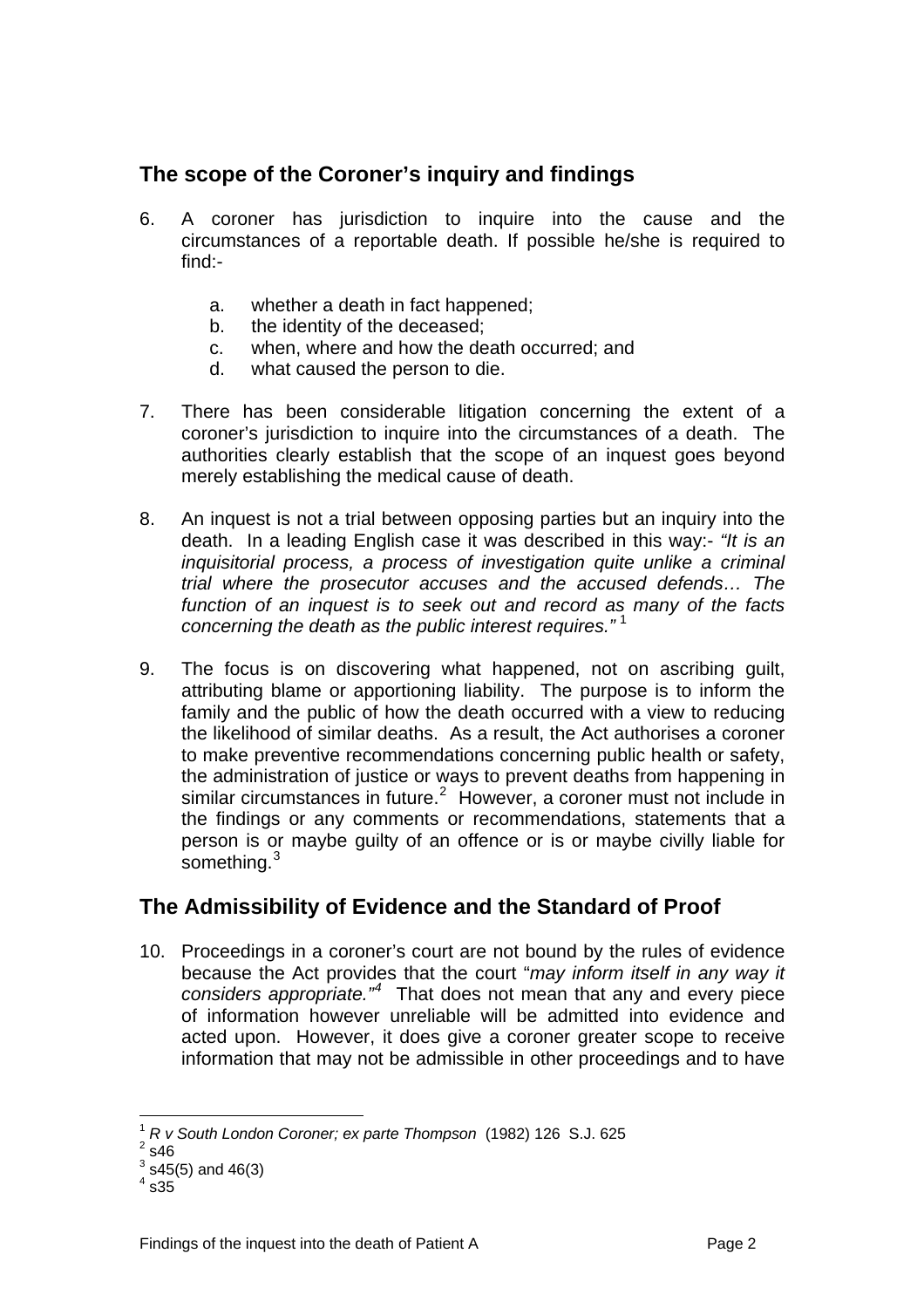regard to its origin or source when determining what weight should be given to the information.

- 11. This flexibility has been explained as a consequence of an inquest being a fact-finding exercise rather than a means of apportioning guilt: an inquiry rather than a trial. $5$
- 12. A coroner should apply the civil standard of proof, namely the balance of probabilities but the approach referred to as the *Briginshaw* sliding scale is applicable. $6$  This means that the more significant the issue to be determined, the more serious an allegation or the more inherently unlikely an occurrence, the clearer and more persuasive the evidence needed for the trier of fact to be sufficiently satisfied that it has been proven to the civil standard.<sup>[7](#page-3-2)</sup>
- 13. It is also clear that a coroner is obliged to comply with the rules of natural justice and to act judicially. $8$  This means that no findings adverse to the interest of any party may be made without that party first being given a right to be heard in opposition to that finding. As *Annetts v McCann[9](#page-3-4)* makes clear that includes being given an opportunity to make submissions against findings that might be damaging to the reputation of any individual or organisation.
- 14. If, from information obtained at an inquest or during the investigation, a coroner reasonably believes that the information may cause a disciplinary body for a person's profession or trade to inquire into or take steps in relation to the person's conduct, then the coroner may give that information to that body.[10](#page-3-5)

## **The Evidence Concerning Treatment**

- 15. The medical history and information provided to the coronial investigation indicates Patient A had been diagnosed with a Major Depressive Disorder and a suicide attempt by overdose as far back as January 1998. He had a month long hospital admission at that time and was subsequently treated by various health districts including Royal Brisbane Hospital, Princess Alexandra Hospital and Redlands District.
- 16. On 20 February 2002 there was a further admission to Royal Brisbane Hospital, with a diagnosis of Bipolar Affective Disorder. He received follow-up treatment by the Valley Integrated Mental Health Service.

<span id="page-3-3"></span><sup>8</sup> *Harmsworth v State Coroner* [1989] VR 989 at 994 and see a useful discussion of the issue in Freckelton I., "Inquest Law" in *The inquest handbook*, Selby H., Federation Press, 1998 at 13

 $\overline{a}$ 

<span id="page-3-1"></span><span id="page-3-0"></span><sup>&</sup>lt;sup>5</sup> *R v South London Coroner; ex parte Thompson* per Lord Lane CJ, (1982) 126 S.J. 625 *Anderson v Blashki* [1993] 2 VR 89 at 96 per Gobbo J

<span id="page-3-2"></span>Briginshaw v Briginshaw (1938) 60 CLR 336 at 361 per Sir Owen Dixon J

<span id="page-3-4"></span><sup>9</sup> (1990) 65 ALJR 167 at 168

<span id="page-3-5"></span> $10^{10}$  S 48(4)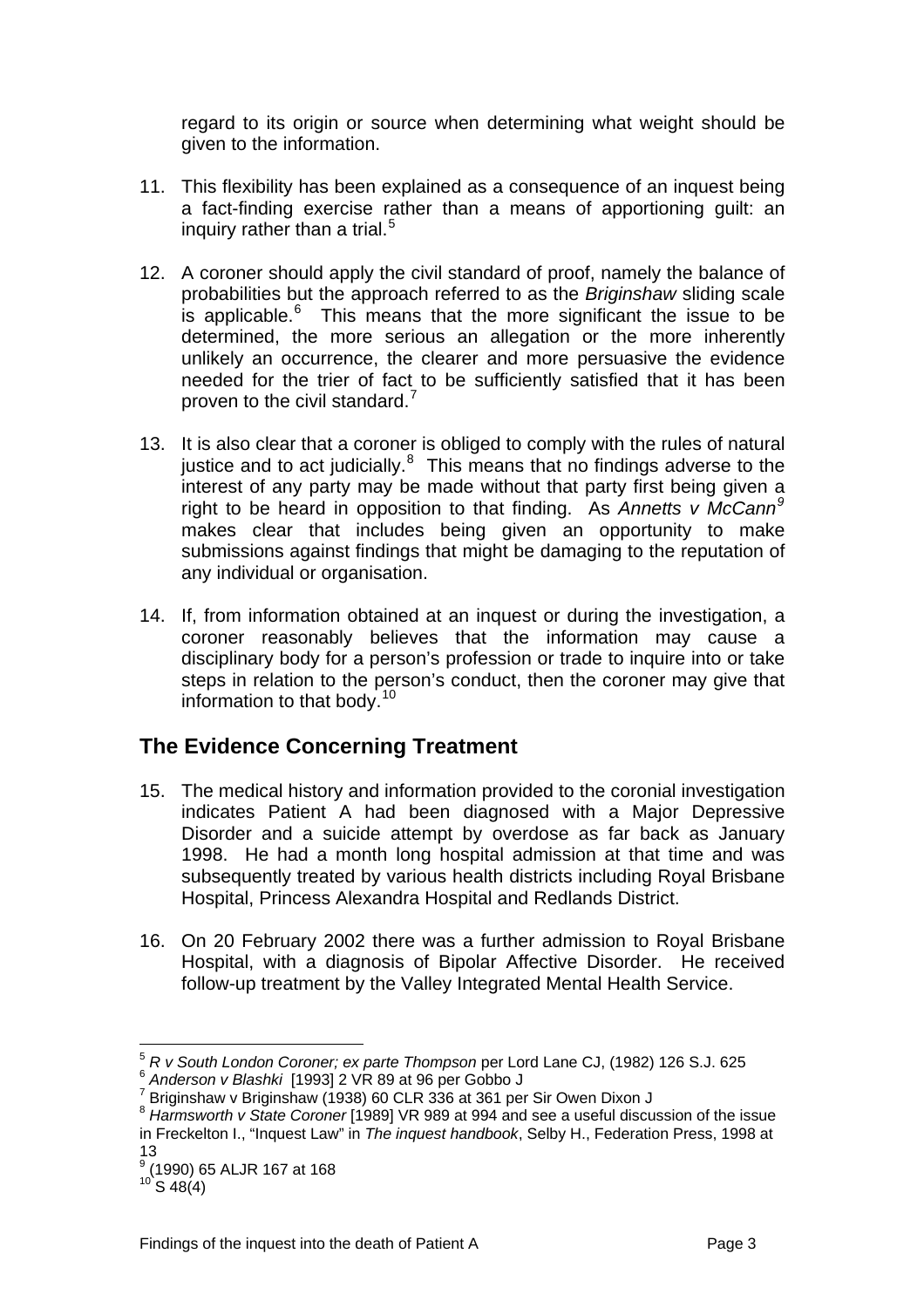- 17. Patient A's partner became aware of the mental health concerns soon after they commenced a relationship in 1998. The partner has been closely involved in his treatment from that time and it is clear he has provided very close and supportive assistance to Patient A over the next 10 years.
- 18. His partner confirms that in 2002 Patient A was hospitalised in Royal Brisbane Hospital. He says the symptoms Patient A had on the occasion of that admission were exactly the same as the symptoms Patient A was experiencing in November 2009. Those symptoms include overwhelming thoughts of blackness, constantly crying, not shaving or having a shower and having no pride in his appearance (which was unusual because he was meticulous in his appearance) and generally withdrawing.
- 19. His partner states that over a period of time Patient A started to get better and they moved to the Sunshine Coast where the beach environment and other circumstances helped to improve his mental health. The improvement was such that for a good part of the next period of eight years Patient A's reliance on medication reduced to the extent he came off it altogether and he was showing few or no symptoms of mental illness at all.
- 20. In May 2009 the couple decided to move to Tasmania and they purchased a house property near Hobart. They moved into the house in July 2009. Over the next few months Patient A started to express concerns of feeling tired and complaining about the gloomy weather. He saw a GP who prescribed him an antidepressant, Zoloft 100mg (sertraline). His condition however deteriorated and on 9 October 2009 the GP referred him to the Royal Hobart Hospital for a crisis assessment. He was admitted and diagnosed with Bipolar Disorder and depression. He was subsequently discharged on 16 October 2009. On discharge he was prescribed Zoloft 100mg and Zyprexa 2.5mg (olanzapine an anti-psychotic.) Guidelines<sup>[11](#page-4-0)</sup> for use of Olanzapine indicate it can be used in combination with lithium or valproate for Bipolar 1 Disorder. In Hobart, valproate had also been utilised but as he developed a rash within 24 hours it was ceased.
- 21. A decision was then made by Patient A and his partner that they would relocate to the Gold Coast. The move was made quickly and Patient A came back to Queensland first, whilst his partner remained in Tasmania and made arrangements to sell their property.
- 22. Patient A saw a GP on the Sunshine Coast on 11 November 2009 stating his recent suicidal ideation had abated and he was wishing to reduce his medication. He was advised to wait six months and then undertake any reduction under specialist supervision.

<span id="page-4-0"></span>l <sup>11</sup> Exhibit B12.3 Australian and New Zealand clinical practice guidelines for the treatment of *bipolar disorder*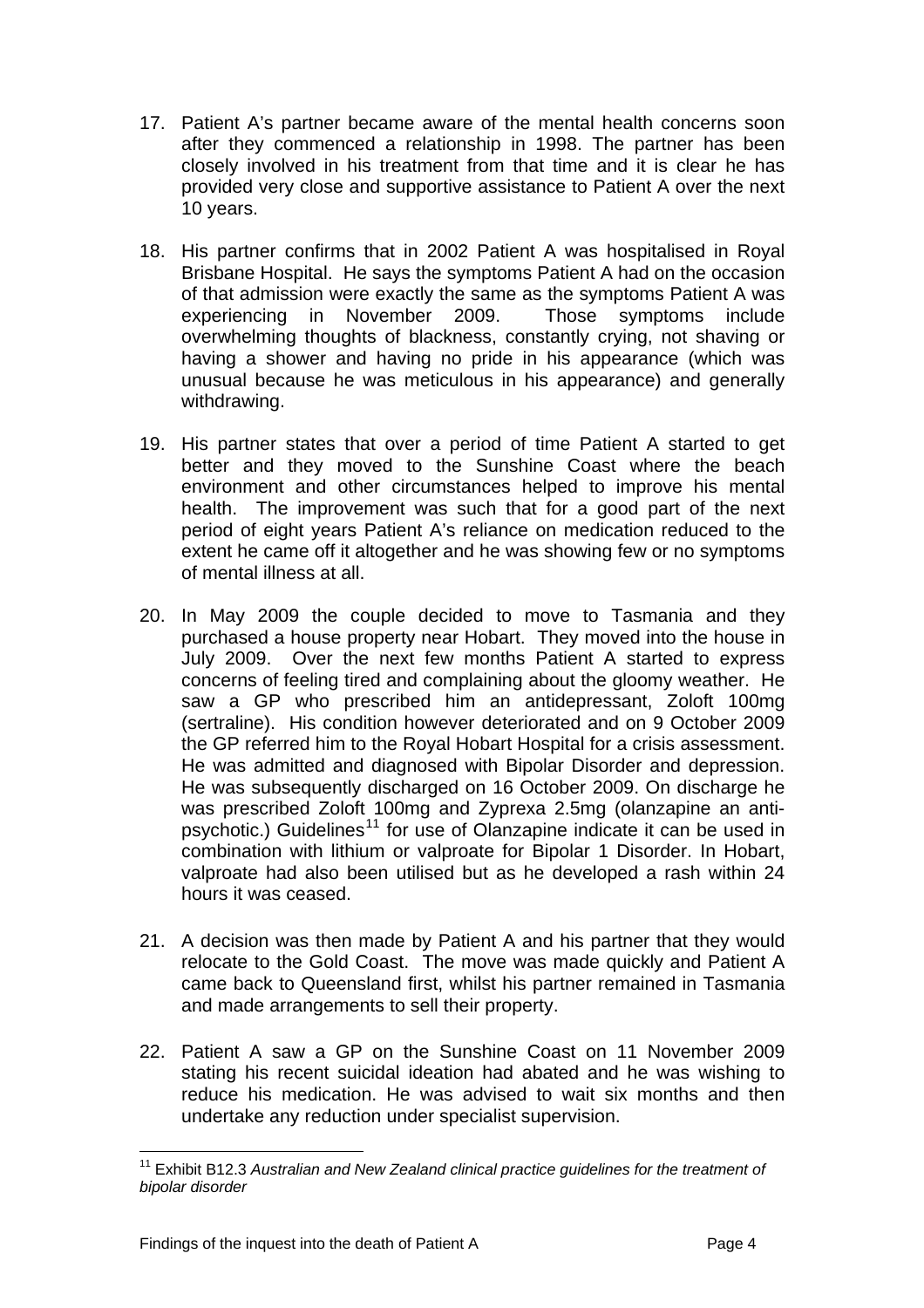- 23. On 23 November 2009 Patient A saw his GP again. As a result the GP wrote a letter of referral to the Adult Mental Health Community Assessment and Treatment Team (Acute Care Team) describing "a recurrence of a depressive phase of a bipolar condition, having been last depressive 10 years ago with current prescriptions of Zyprexa and Zoloft and that he was expressing suicidal ideation but no method chosen".
- 24. The Acute Care Team operated as a mobile, multi-disciplinary team via a hospital and community based triage and assessment service and short term intensive treatment team. It operated under comprehensive quidelines and procedures.<sup>[12](#page-5-0)</sup> It is evident the staff involved in this case were all qualified and registered and most of them had long term experience. They had all been trained in risk assessment and management for suicidal behaviour. Since this case a District procedure for Risk Assessment has been finalised following on from the introduction in February 2010 by the Director of Mental Health of the State, of a Guideline for Suicide Risk Assessment and Management.<sup>[13](#page-5-1)</sup>
- 25. Clinical Nurse Linda Duff completed a Consumer Intake form, and sent a facsimile to Hobart Hospital and the GP in Tasmania on 24 November 2009 requesting information about that admission. The GP provided a reply that day noting he had contact with the patient on three occasions, outlining a decade long history of depression and the fact he was referred to Hobart Hospital.
- 26. The Royal Hobart Hospital also provided a copy of a discharge summary for his recent admission, which stated Patient A had been admitted because of suicidal ideation and depressed mood which had been present for two months prior to moving to Tasmania. It was noted he was given valproate to which he developed a rash and olanzapine was commenced instead. There was a brief reference to his moving to Tasmania which had been stressful and that he appeared to improve with the decision to return to Queensland. He was discharged after seven days with a referral back to his GP and advised to consult a psychiatrist in Queensland.
- 27. On 26th of November 2009 Acting Clinical Nurse Consultant Joan Reid together with Clinical Nurse Tuckett conducted a home visit and CNC Reid completed a detailed Consumer Assessment. Without recalling the precise time they spent on the assessment they both said this would usually take between 1 to 1.5 hours.
- 28. CNC Reid noted he was teary and upset and CNC Reid conducted only the more important parts of the assessment for that reason. Nonetheless it is apparent the assessment was a comprehensive one. She noted features consistent with a Major Depressive Disorder, and there were

l 12 Exhibit B14, Statement of Janelle Killick attachment JK-3 & JK-6

<span id="page-5-1"></span><span id="page-5-0"></span><sup>13</sup> Exhibit B14, Statement of Janelle Killick attachment JK-4 & JK-5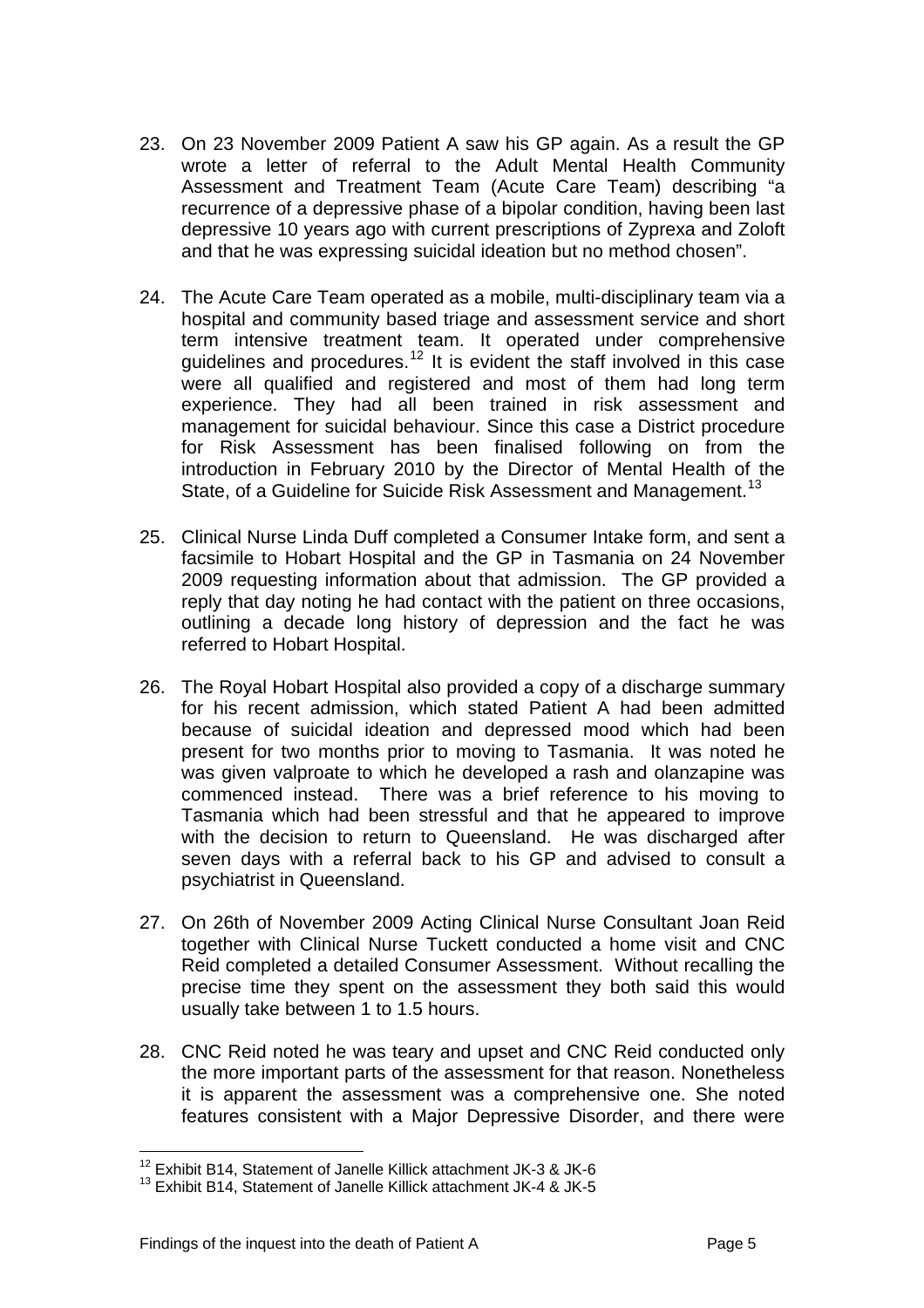expressions of suicidal ideation but no plan or intent was noted. There were various protective factors identified including his son, his partner and friends. Past admissions to Royal Brisbane Hospital and Princess Alexandra Hospital and previous ECT therapy was noted.

- 29. CNC Reid was fairly confident hospitalisation was not discussed and Patient A did not request this. She considered he was a moderate risk of self harm. She stated if he was considered to be a high risk she would have arranged to bring him to hospital for a Mental Health Act assessment.
- 30. CN Tuckett stated patient A presented as distressed and depressed with suicidal ideation but denying plan or intent. She had a clear recollection Patient A did not request an admission to hospital.
- 31. The plan formulated by them was for Patient A to be reviewed by the medical team as soon as possible given the diagnosis; to review his medication given he gave a history that he had become manic on antidepressants in the past; for there to be close monitoring for the next two weeks; to liaise with his GP; and to review the plan on a regular basis.
- 32. On returning to the office CNC Reid and CN Tuckett would have attended the handover conducted at 2.30 in the afternoon with the morning and afternoon team where Patient A was discussed and the plan was agreed upon. Patient A would have been included on the acute board. CNC Reid was not certain if the Consumer Assessment form<sup>[14](#page-6-0)</sup>had been completed or if she transferred her notes after the handover and before she completed her shift. No notes of the handover are recorded however she was confident the case plan was discussed and agreed to as the plan was in fact carried out.
- 33. Patient A was reviewed at his home by a psychiatric registrar, Dr Gordon Faulds, on 27 November. Dr Faulds was a senior psychiatric registrar. He had completed the registration requirements and was registered to practice as a psychiatrist in July 2010.
- 34. Dr Faulds noted ongoing symptoms of depression and a sense of frustration by Patient A at his limited response to treatment. Dr Faulds recorded the patient described some improvement over the preceding three days and denied any suicidal ideation.
- 35. Dr Faulds thought there was evidence to support a depressive relapse in his Bipolar Affective Disorder with some signs of improvement related to his treatment. He said various treatment options were discussed with Patient A. Hospitalisation was discussed as a standard option but he said the patient gave a preference for community management. Dr Faulds recommended the addition of lithium as an adjunct to the

l

<span id="page-6-0"></span> $14$  Exhibit E1 pp 16 -25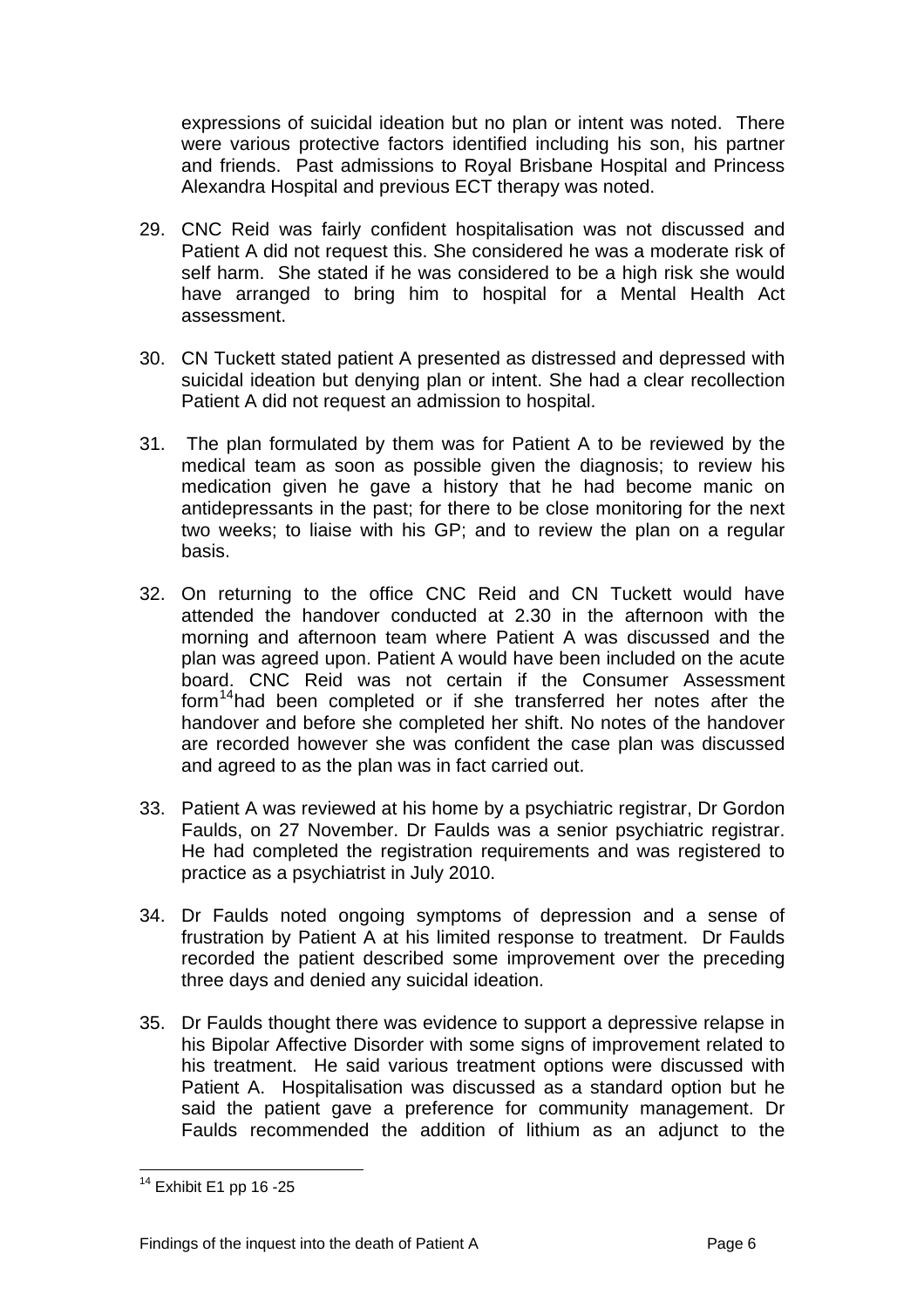sertraline for depression and as a mood stabiliser. Patient A wanted to discuss this with his partner when he returned and Dr Faulds considered this was reasonable.

- 36. Dr Faulds increased the dose of sertraline (Zoloft) to 150mg and continued the dose of olanzapine. He stated his standard, albeit conservative approach was to increase this medication one dose step at a time. Dr Faulds was not convinced this was the time to order a larger increase or to change medication to other groups such as SNRIs or specifically venlafaxine. It is accepted there are increased risks during any changeover period. He noted that since 2009 there has been ongoing literature and debate as to whether antidepressants should be used in the treatment of Bi Polar Disorder at all. The evidence suggests the efficacy of treatment options for mental illness is subject to ongoing research and debate by mental health professionals, which is how it should be. There are no doubt varied approaches which have validity.
- 37. Dr Faulds recommended the addition of Cognitive Behavioural Therapy techniques (as distinct to a formal CBT program) for the associated anxiety and stress. Dr Faulds wrote out and provided a crisis management plan and telephone numbers. Telephone contact was to be made by the team the following day and a further home visit on 29 November 2009.
- 38. It is evident from the medical notes that no telephone contact was made on 28 November. It is unclear why not. It is noted that over 28 and 29 November the file was not available to clinical staff but Clinical Nurse Riley spoke to Patient A on the telephone on 29 November. Presumably this resulted from the plan discussed at the earlier team handover. CN Riley noted in a retrospective entry on 30 November (the file having been located) that the patient declined face-to-face contact that day but assured him he was not at risk and would contact the Acute Care Team if he required assistance.
- 39. Patient A's partner arrived back in Queensland on 29 November and immediately considered he was very unwell and he appeared worse than when he was in Hobart. He said Patient A was crying and sobbing and would lie in bed curled up in a fetal position. He was not washing himself and his mood was flat.
- 40. On 30 November his partner rang the mental health service at around 12.00 and says he requested Patient A be hospitalised as he was saying he wanted to "end it". It seems he spoke to CN Riley who reported in his statement that the partner was concerned Patient A had not improved since he was hospitalised in Hobart. CN Riley spoke to Patient A who said he was frustrated he had not responded to treatment but he would not harm himself because of his partner and children. Arrangements were made at the afternoon handover for face to face contact that day with members of the Acute Care Team.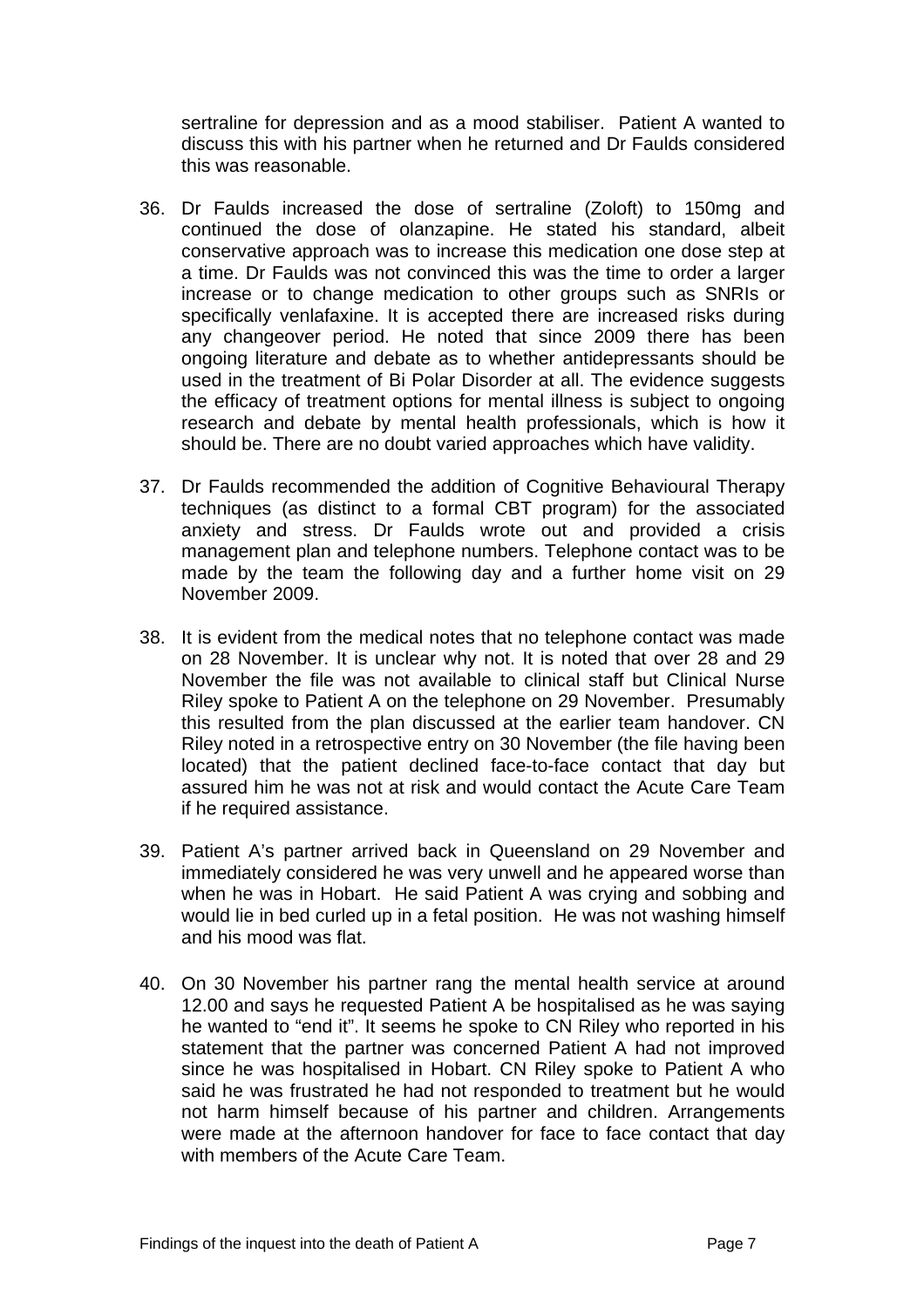- 41. Some time later that day Melissa Matthews, a psychologist in the Acute Care Team attended with CN Tuckett. Ms Matthews noted Patient A engaged in conversation but presented with low mood, his affect was restricted and anxious but there was no indication of any formal thought disorder. He was polite and engaged easily and was not dishevelled. Although she recalls he was teary at times, he was not sobbing or curled up in the chair.
- 42. Ms Matthews offered supportive counselling during which Patient A discussed his negative thoughts and frustration due to the perceived ineffectiveness of treatment and lack of progress. She certainly considered he was unwell but denied there was any reference to him having overwhelming black thoughts. She provided some strategies to structure his daily activities and increase behavioural activation. He was advised his concerns regarding his perceived lack of progress along with current clinical risk would be discussed with the team, including the treating psychiatric registrar, at the clinical handover meeting the following day. At the finalisation of the visit Ms Matthews stated Patient A was able to provide assurances regarding his personal safety and given he was in the company of his supportive partner.
- 43. Ms Matthews recalls any reference to hospitalisation was in the context of discussing various treatment options. She stated Patient A said he wanted to stay at home as he felt supported and was agreeable to community treatment. Ms Matthews said if there had been a strong preference expressed for hospital she would have contacted the on call psychiatrist and facilitated an assessment at hospital. She does not agree Patient A or his partner begged to be hospitalised.
- 44. CN Tuckett considered his mood was low with some anxiety and there had been no improvement. She documented the attendance in a detailed progress note. He was still unwell and she was concerned, hence the plan for him to be reviewed by a doctor the next day. She recalls there was no discussion about hospitalisation and would have documented this if it had occurred. She said he was not presenting as crying, sobbing, saying he would be better off dead or curled up in a chair. He did not say he had black and overwhelming thoughts or continually saying he was suicidal. She said she would have documented this history and presentation as it would be very significant. CN Tuckett denied either Patient A and/or his partner was begging to be admitted to hospital. If that had occurred she would have acted upon it by ringing the psychiatric registrar and arranging a review in hospital.
- 45. His partner disagrees that at any stage Patient A was able to give them a reassurance about his personal safety and he was not asked about this. He says both he and Patient A continually told them he was suicidal and he needed to be admitted to hospital.
- 46. On 1 December 2009 at approximately 4:15 pm a clinical review of the case was held. This is a more detailed review of the patient and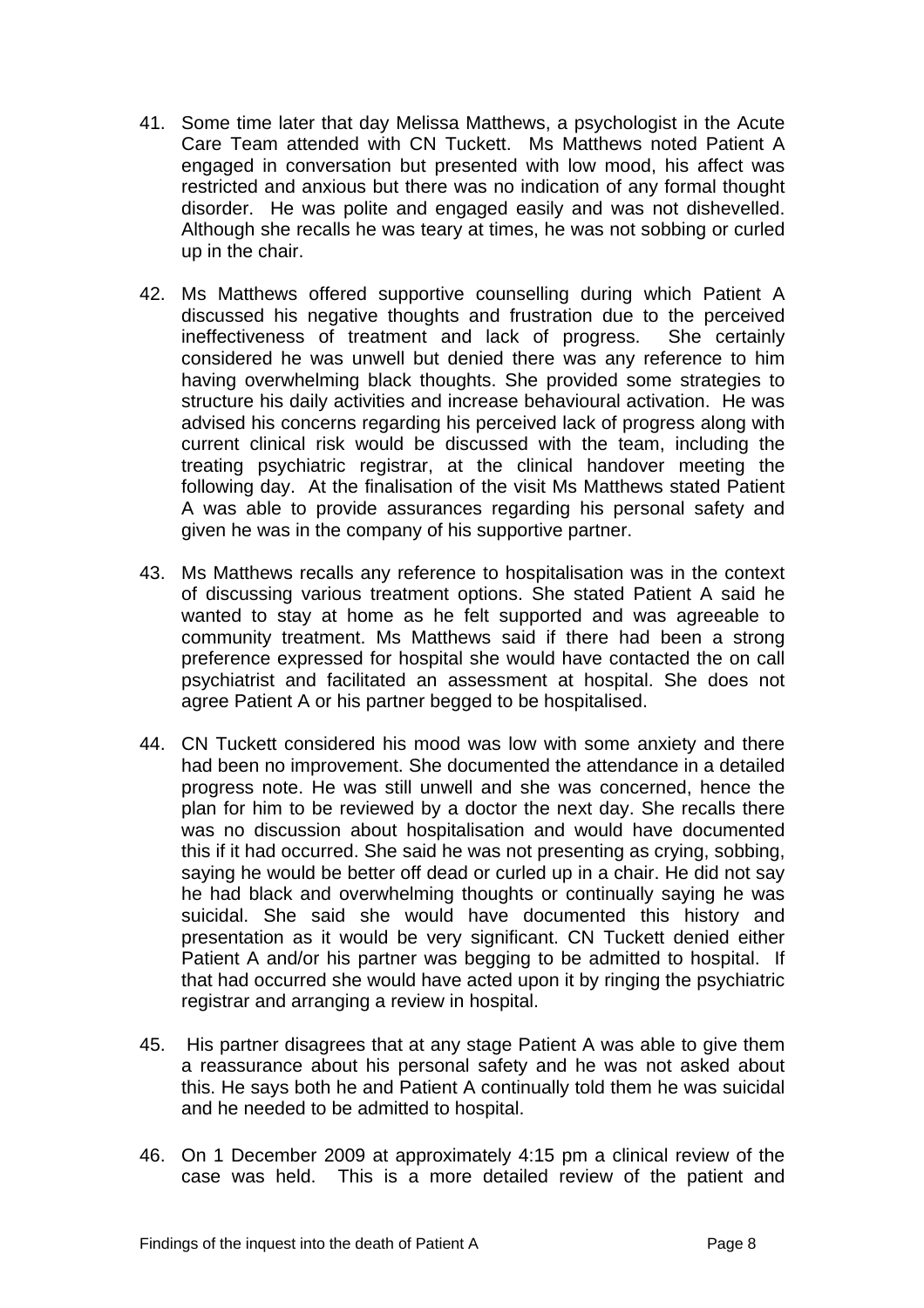treatment plans than the twice daily handovers and accordingly is documented in the progress notes. The review involved Dr John Miles, the Senior psychiatrist, two other psychiatrists including Dr Faulds and other members of the team including Ms Matthews, CN Riley, CN Tuckett and CN Reid. The plan was for continued monitoring, review by the psychiatrist each second day and continuing with Cognitive Behaviour Therapy interventions conveyed by telephone. The agreed plan, was documented by CN Tuckett in the progress notes. There is no reference to following up the issue of whether Patient A had agreed to the commencement of lithium.

- 47. His partner states that both Patient A and himself spoke to someone from the team later that evening advising that he was still suicidal and was continually crying. This is documented in the progress notes as a telephone call made by Ms Matthews at 7:00 pm. She notes the couple were advised as to the treatment plan and Dr Faulds would visit the next day. Ms Matthews noted his partner's concerns there had been some deterioration since returning from Hobart but says she would have documented if there was reference to suicidal thoughts or that he was crying continually and was not looking after his hygiene. She considered Patient A was unwell but was much the same as the previous day.
- 48. During the morning of 2 December 2009 his partner described that Patient A was incredibly agitated and teary. When Dr Faulds came for a visit he told him Patient A's condition was much worse. Dr Faulds disagrees he was told the condition was much worse and he would have documented this.
- 49. Dr Faulds recorded his partner's concerns, which were confirmed by the patient with an increase in hopelessness, suicidal ideation but with no plan and a frustration at the lack of progress. His partner says he pleaded with Dr Faulds to immediately admit Patient A to hospital. There is no doubt there was some discussion about hospital. Dr Faulds says his focus was on the partner's concerns about there being no improvement and whether hospital would assist. He said the partner was not emphatic about this request but acknowledged the discussion was in the context of the partner suggesting a strong preference for hospital.
- 50. Dr Faulds noted in his statement that despite the reported deterioration Patient A also reported having an improved day with more positive thoughts and an increase in his energy. Dr Faulds considered there was evidence of significant carer stress.
- 51. Dr Faulds denied Patient A was in tears, was expressing self harm and overwhelming black thoughts or his partner pleaded with him to immediately admit him. He considered that although there were ongoing concerns there were some signs of response to treatment. He added lithium to his treatment and reinforced the plan for adjunctive Cognitive Behavioural therapy. In Dr Lawrence's Independent Expert report she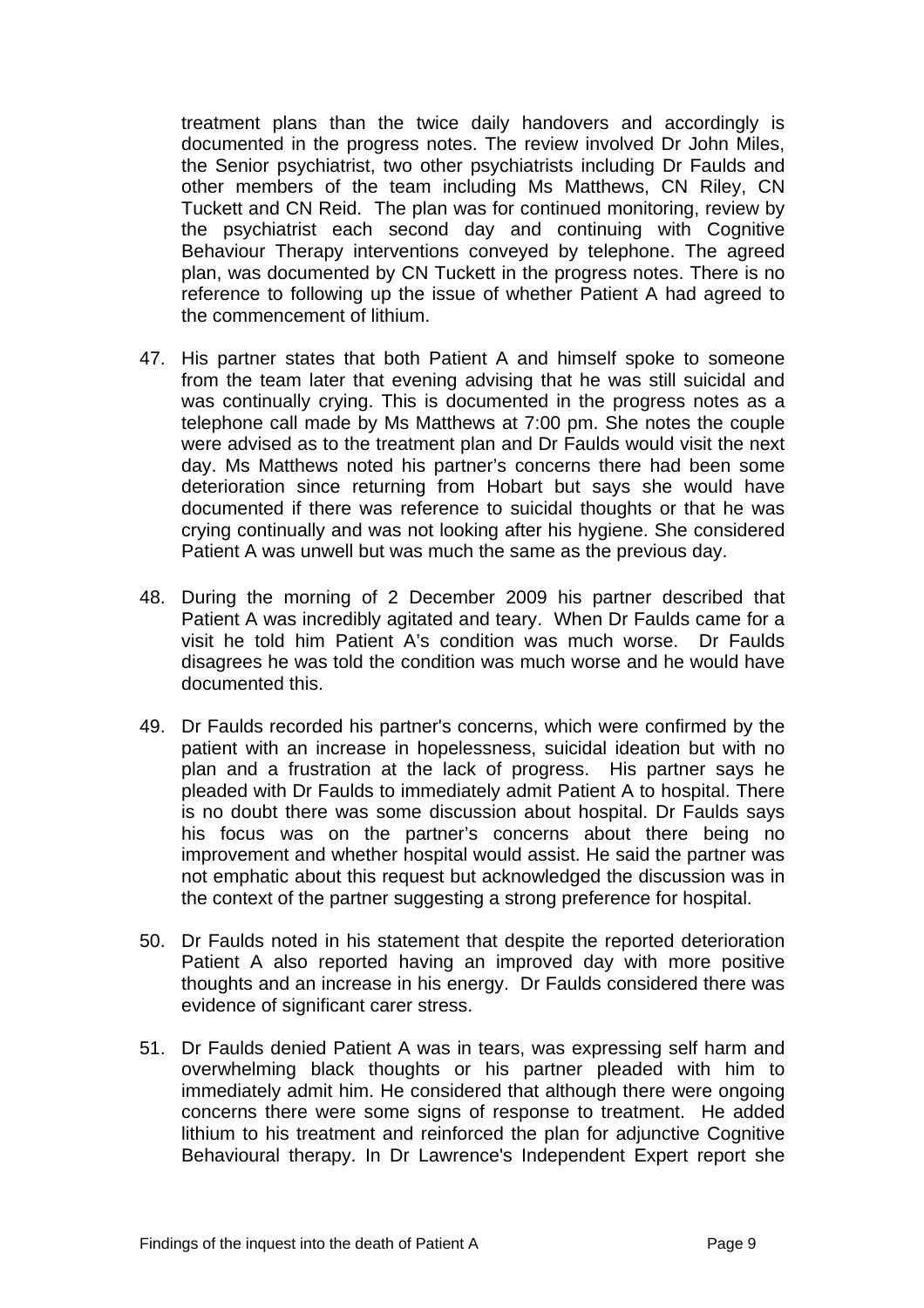noted that although the doctor wrote he seemed to be reporting a better day, there was not much evidence of this.

- 52. On 3 December 2009 Patient A and his partner received an offer on the sale of their house in Hobart. The couple discussed whether his partner should go to the Gold Coast to sort out a house for them to live in and some employment. Patient A insisted his partner go and assured him he felt a bit better and that sorting out employment and the home situation would also help him. His partner went to the Gold Coast later that afternoon.
- 53. The belief there had been some improvement is to some extent confirmed in a telephone call made to Patient A by CN Tuckett at about 3 pm on 3 December. In that conversation it is recorded he had 2 better days and was determined to beat his illness. He reported his partner had gone away for 2 to 3 days and he expressed some hope he was starting to improve. She noted he done some grocery shopping, which although was overwhelming he had derived some satisfaction. Part of the conversation involved a discussion about future plans and it is evident she considered Patient A may have had some unrealistic and "grandiose" ideas and the plan was to discuss with the team about possible early signs of a manic switch. A home visit was planned for the following day and collateral information from Royal Brisbane Hospital and Princess Alexandra Hospital was also to be requested.
- 54. His partner states that he does not agree Patient A had 2 better days and it was only on the day since the sale had been finalised did he seem to be somewhat better.
- 55. On 4 December 2009 Clinical Nurses Eric Van Hooijdonk and Keith Riley conducted a home visit. They recorded Patient A reported a general improvement in mood and had increased his level of activity though he continued to experience a lack of enjoyment and he was frustrated regarding the slowness in his improvement. He was not crying or teary or unkempt. He was encouraged to improve activity levels by setting goals that he felt were achievable. He reported no suicidal ideas. The plan was to continue with daily contact and for this to be reviewed if his mood continued to improve with the view to reducing contact. CN Hooijdonk considers he was a low risk of suicide that day. There was no request by Patient A for a hospital admission.
- 56. By this time collateral information had been received from Princess Alexandra Hospital. The material from Royal Brisbane Hospital apparently arrived on 7 December.
- 57. On 5 December 2009 Clinical Nurse Karen Davies had a telephone conversation with Patient A at 2:10 pm. She recorded Patient A now reported his mood had deteriorated over the last two days and he was "back on struggle street". CN Davies gave evidence that in exploring this comment with Patient A the struggle was in relation to financial matters.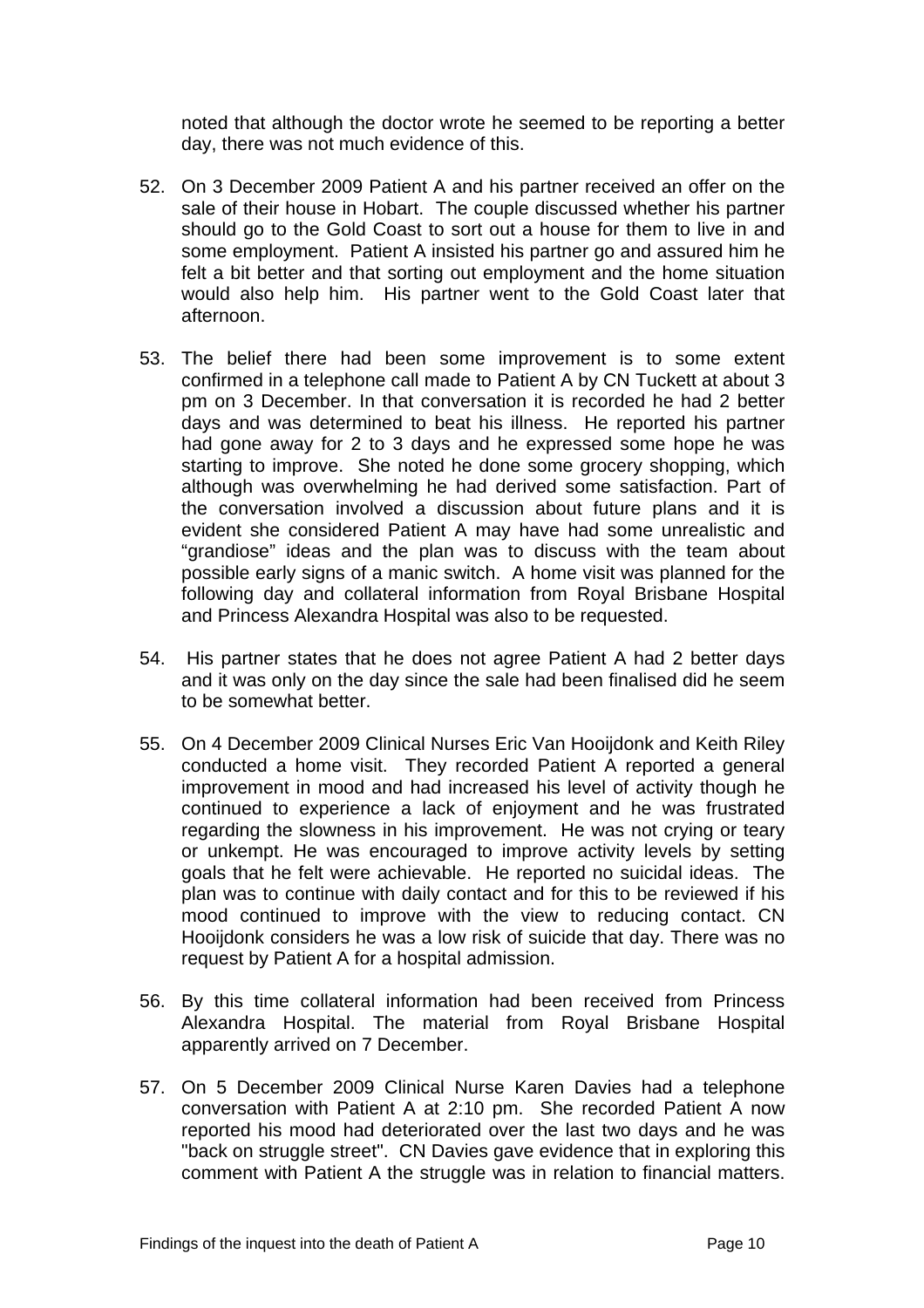Patient A reported suicidal ideation was always at the back of his mind "as was expected in someone with depression" but denied any plan or intent. CN Davies considered his responses did not indicate a sudden change or deterioration. A home visit was planned for the next day.

- 58. From the time that he left in the afternoon of 3 December 2009 to 6 December 2009, his partner kept up contact with continual telephone calls and text messages. His partner said he sounded very flat and in a very low mood. His partner's mother was living next door.
- 59. On the morning of 6 December 2009 his partner spoke to Patient A in a very brief conversation, the brevity in retrospect he found unusual. Patient A told his partner he wasn't feeling well and the mental health people were coming in the morning. His partner gave him a reassurance that he would be home by lunchtime and that he loved him. On his way in the motor vehicle on his way back he received a telephone call from his mother to say that Patient A had hung himself.
- 60. The information provided to police indicated that on 6 December 2009 the partner's mother spoke to Patient A prior to going to church. It is recorded he seemed to be in good spirits and asked her to leave the front gate open as he was expecting a visit from the Acute Care Team.
- 61. The medical progress notes record that at 10:30 am CN Tuckett made telephone calls to the landline and mobile without a response but no messages were left. At 11:50 am CN Tuckett and CN Mark Lennox attended for a home visit but no-one was apparently at home or responded to doorknocking or calling out. A later entry in the records indicated that they called out several times and looked around the house and checked in the shed and surrounds but nothing was found. A note was left near the door.
- 62. Neither CN Tuckett nor CN Lennox was concerned when Patient A was not immediately present as it is not unusual, for a multitude of valid reasons, for patients to be absent when they attend. It is evident neither of them believe they have any authority, statutory or otherwise, to enter a person's private premises without permission, unless there is clear evidence requiring an escalation. That approach is supported by the common law, which recognises a justification for what would otherwise constitute a trespass only in cases of necessity to preserve life or property.[15](#page-11-0)
- 63. The mother of his partner arrived home at approximately midday and located a note stating the Acute Care Team had attended and were unable to locate him. She then noticed the door to the granny flat was open and proceeded to search for him. Upon entering the bedroom, she found Patient A hanging from the steel support frame. She immediately

<span id="page-11-0"></span>l <sup>15</sup> Kuru v State of NSW [2008] HCA 26 at paragraph 40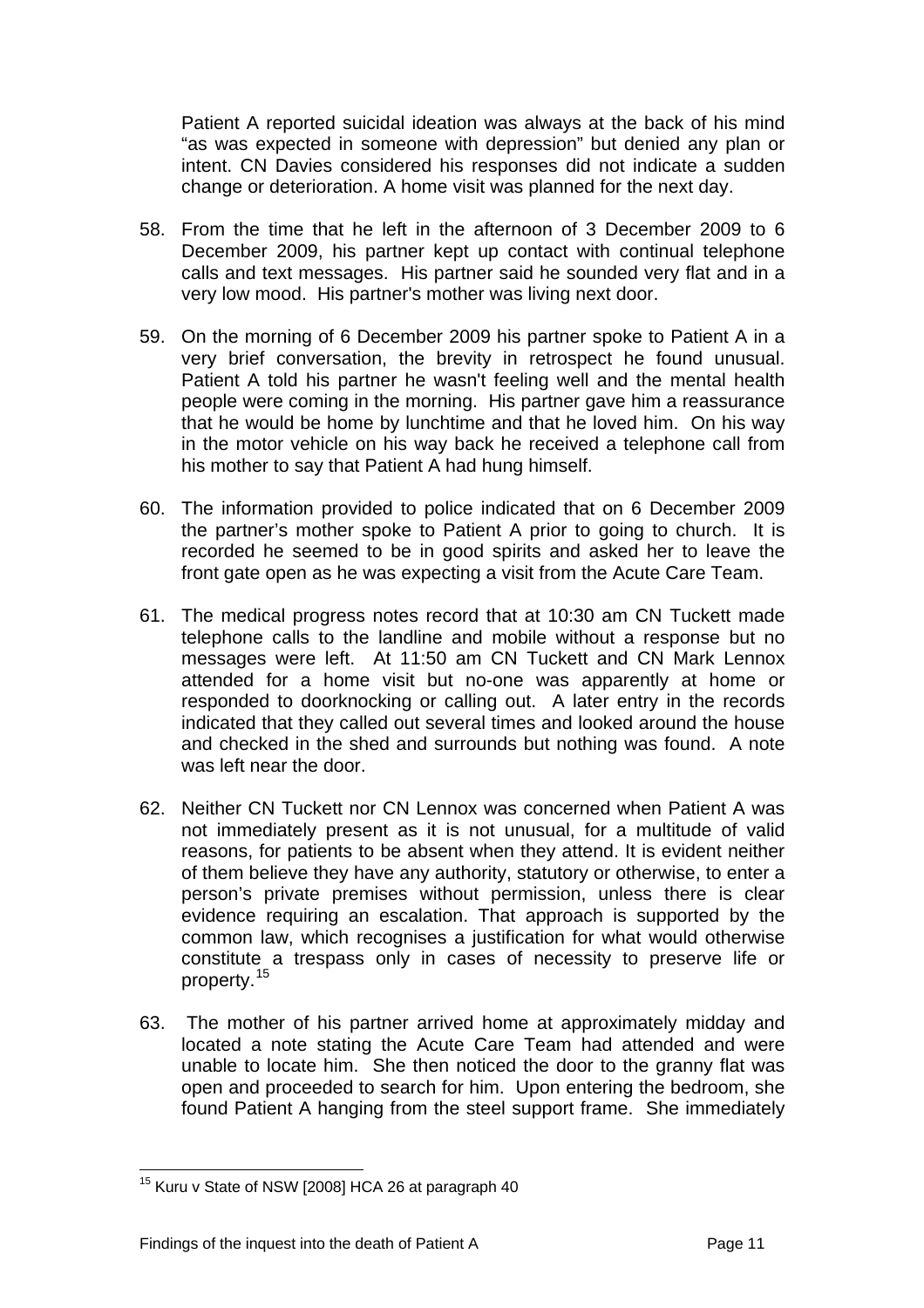telephoned triple O. QAS arrived together with the police and attempted to revive him but this was unsuccessful.

#### **Autopsy results**

64. A full internal and external autopsy examination was ordered. Prof Peter Ellis confirmed the presence of a mark around the neck, which was consistent with the rope that was received with the body. There were no external signs of violence or injury, and nothing to suggest involvement of another person in his death. Toxicological examination revealed no alcohol and only drugs that had been prescribed for depression. These were not elevated to levels that could be considered fatal. The drugs found included olanzapine, sertraline and lithium indicating Patient A was compliant with taking his medication.

## **Expert Review by Dr Lawrence**

- 65. Dr Joan Lawrence is an experienced consultant psychiatrist, experienced in clinical practice and with considerable forensic experience. She has been an assisting psychiatrist to the Mental Health Court since 2002. She was requested by the original investigating coroner to provide an expert opinion in relation to the care provided by the Acute Care Team.
- 66. Dr Lawrence reviewed the medical records and summarised the medical history. She told the court she was provided with letters written by Patient A's partner, however her report concentrated primarily on the medical file.
- 67. She said the Acute Care Team assiduously gathered in collateral information and the subsequent monitoring was very good and well recorded. She considered the medical notes painted a picture of a man suffering a relapse of his depressive illness for a period of at least two months with persistent suicidal ideation from his time in Hobart, which had not improved on the current pharmacological regime. This was reinforced when his partner telephoned on 30 November expressing his concerns.
- 68. Accordingly, in relation to the response of the Acute Care Team she opined that it would have been prudent, in the light of the detailed history of his illness available to the treating team and the expressed concerns of his long-term partner, to have considered hospitalisation or, at a minimum, to have sought more vigorously to treat the depression. She acknowledged consideration had been given and a decision was made to introduce a mood stabiliser and possible booster with lithium.
- 69. Dr Lawrence noted that a diagnosis was correctly made and an increase in the antidepressant was made, with a plan to continue the treatment involving close monitoring, assessment of suicidal risk, Cognitive Behavioural techniques to address his negative symptoms and general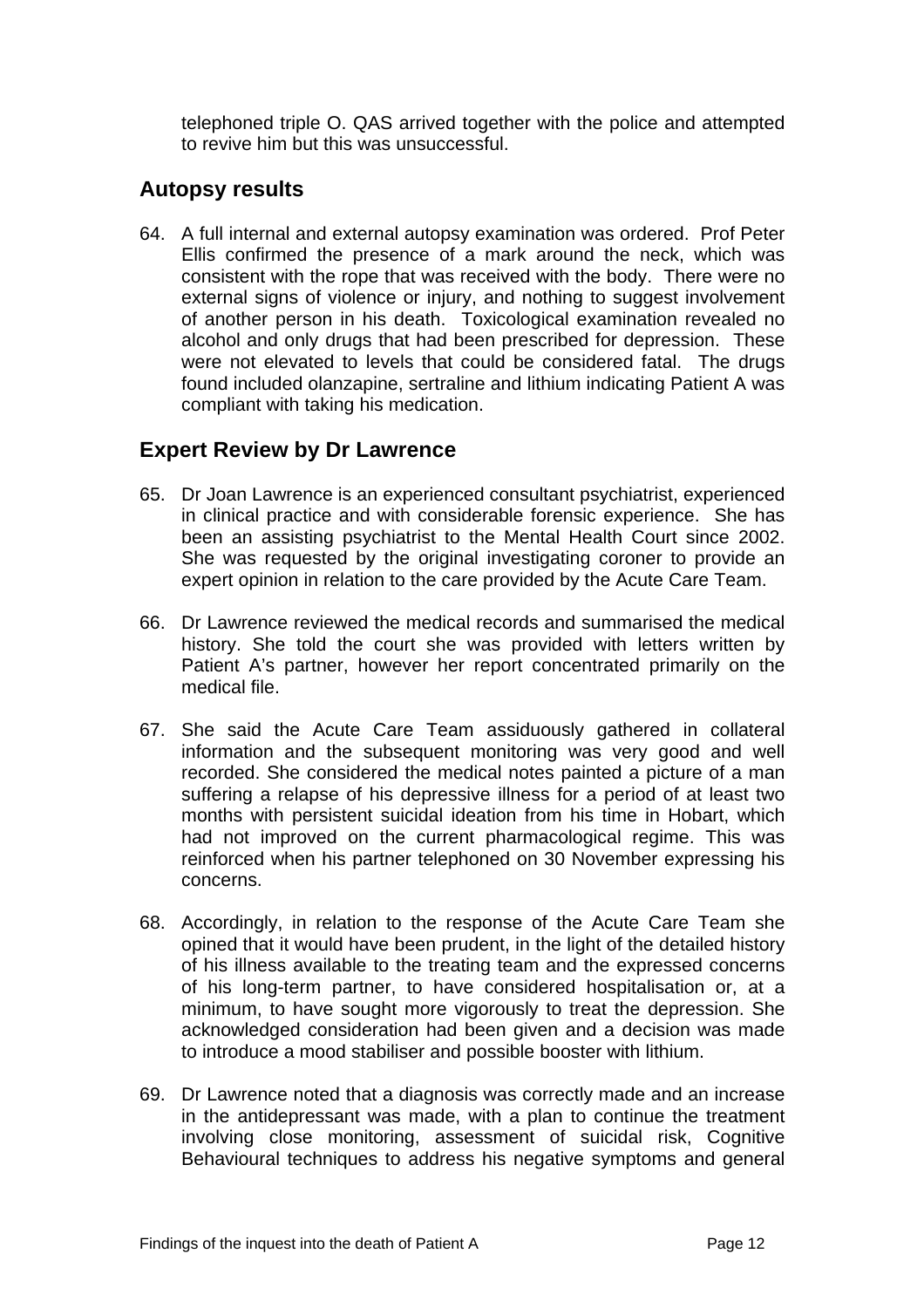support measures. She stated that there was no doubt this was done conscientiously by the treating team.

- 70. She opined however, as a Consultant Psychiatrist, that the documented severity of the symptomatology, the continuing suicidal ideation, the continuing symptomatology and expressions of frustration and failure to improve was inadequately responded to by the measures taken.
- 71. In her view it would have been desirable to admit Patient A to hospital for closer observation and monitoring of his condition as well as the implementation of more vigorous treatment of his Depressive Illness, including, if necessary, the consideration of ECT, with the possibility of the addition of a mood stabiliser. She noted the fact that his next of kin had expressed the possibility of an admission to hospital should have alerted the team to the concerns of a person who knew him best.
- 72. In essence, she concluded the Acute Care Team assessed and monitored conscientiously, considered possibilities but no action occurred and no resolution of any considerations was achieved.
- 73. Dr Lawrence opined that whilst an increase in the antidepressant, Sertraline was certainly warranted, the dose of 150 mg was merely an average dose. She said in her evidence she would have increased the dose to 250 or 300 mg but agreed, given the published guidelines for treatment, that in adopting a more conservative approach of increasing to 150 mg and monitoring, this was not unreasonable.
- 74. In her opinion, from the records, Patient A's condition was serious, was not improving and more vigorous treatment, including the change of antidepressant would be warranted. She noted the known history indicated the response to Sertraline had been limited and had been in place for several months. This was an adequate time for assessment of efficacy of the medication. Dr Lawrence would in her clinical judgment have considered the introduction of one of the SNRI group of drugs such as venlafaxine or one of the older group of drugs such as the triccylic antidepressants.
- 75. Dr Lawrence considered the dose of the antipsychotic, olanzapine was a small dose and which was appropriate as a starting dose but there could be an argument for increasing the dose in the circumstances. She considered it was prudent to consider the use of a mood stabiliser. She acknowledged in her evidence Dr Faulds had recommended the addition of lithium and patient A was entitled to speak to his partner first. Given lithium can take weeks to have any clinical effect, any delay of a few days would not have changed the outcome in this case.
- 76. Dr Lawrence considered the use of ECT should have been considered given it had worked for him in the past. She acknowledged that clinically and legislatively there had been a change in the frequency of its use by psychiatrists, but still considered it works for severe depression.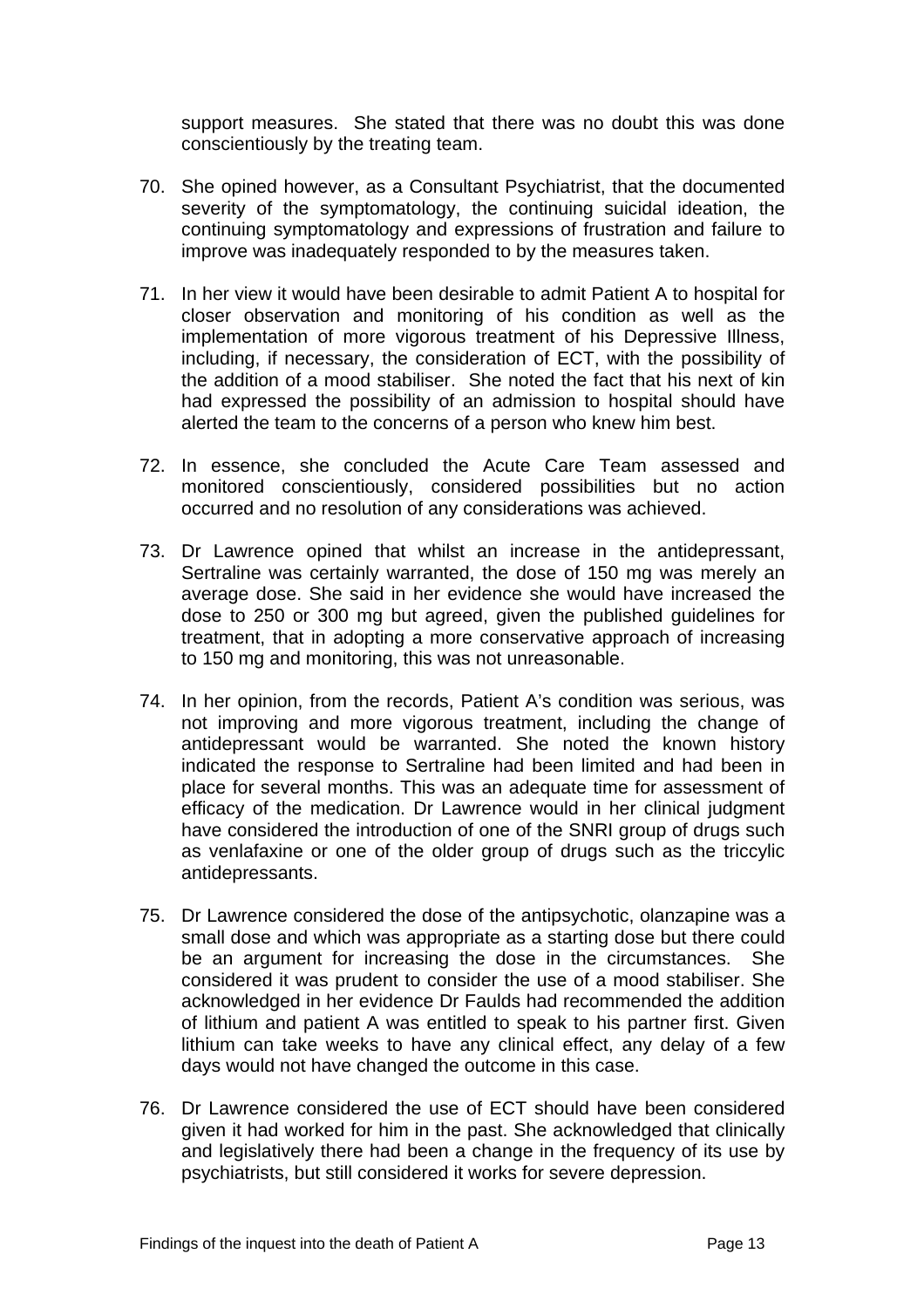- 77. Dr Lawrence accepted the medical records over 3 to 5 December noted what could be considered an improvement but there were other equivocal references and she would have wanted more than that to conclude he was improving.
- 78. Nonetheless, Dr Lawrence considered the decisions made indicated the care and treatment was delivered with care, dedication and appeared to be appropriate according to good clinical practice, albeit delivered cautiously. She impressed that the difference of opinion she expressed should be seen as one of clinical judgement and it must be recognised also that hindsight is invariably informative.
- 79. By way of comment she was of the view that the delivery of psychiatric services generally was hampered by a lack of ready access to acute psychiatric beds in hospital. There is no evidence in this case that any lack of access to a bed impacted. She further commented that in her view community-based treatment services are provided in an attempt to avert the need for hospitalisation as far as possible and this can lead inevitably to successive and unrealistic demands on Acute Care Teams in the community. Acute Care Teams were established in an effort to keep patients treated in the community and sometimes those efforts are unsuccessful with tragic outcomes as occurred in this case.

#### **Open Disclosure and Support to the Family**

- 80. It is evident that Patient A's partner and other family members have not felt the support provided by Queensland Health subsequent to the death has at all been appropriate.
- 81. A meeting took place some time in the afternoon of 7 December 2009 between family members and Dr Miles and Melissa Matthews. It is evident this was a difficult meeting for all those present and the family expressed clear and angry concerns about the mental health service that had been provided and in particular that he should have been hospitalised.
- 82. From the family's perspective they felt they had received no answers of any kind and were met by people who had no knowledge of the case. It was acknowledged by Dr Miles he had not reviewed the medical record. The meeting was requested urgently and they left quickly and before he could consider the medical records. There is a suggestion that In accordance with protocol the records had been quarantined and he could not bring them with him.
- 83. Patient A's partner stated Ms Matthews nodded repeatedly in confirming he (the partner) had repeatedly begged for Patient A to be hospitalised. Both Ms Matthews and Dr Miles stated her nodding was a mannerism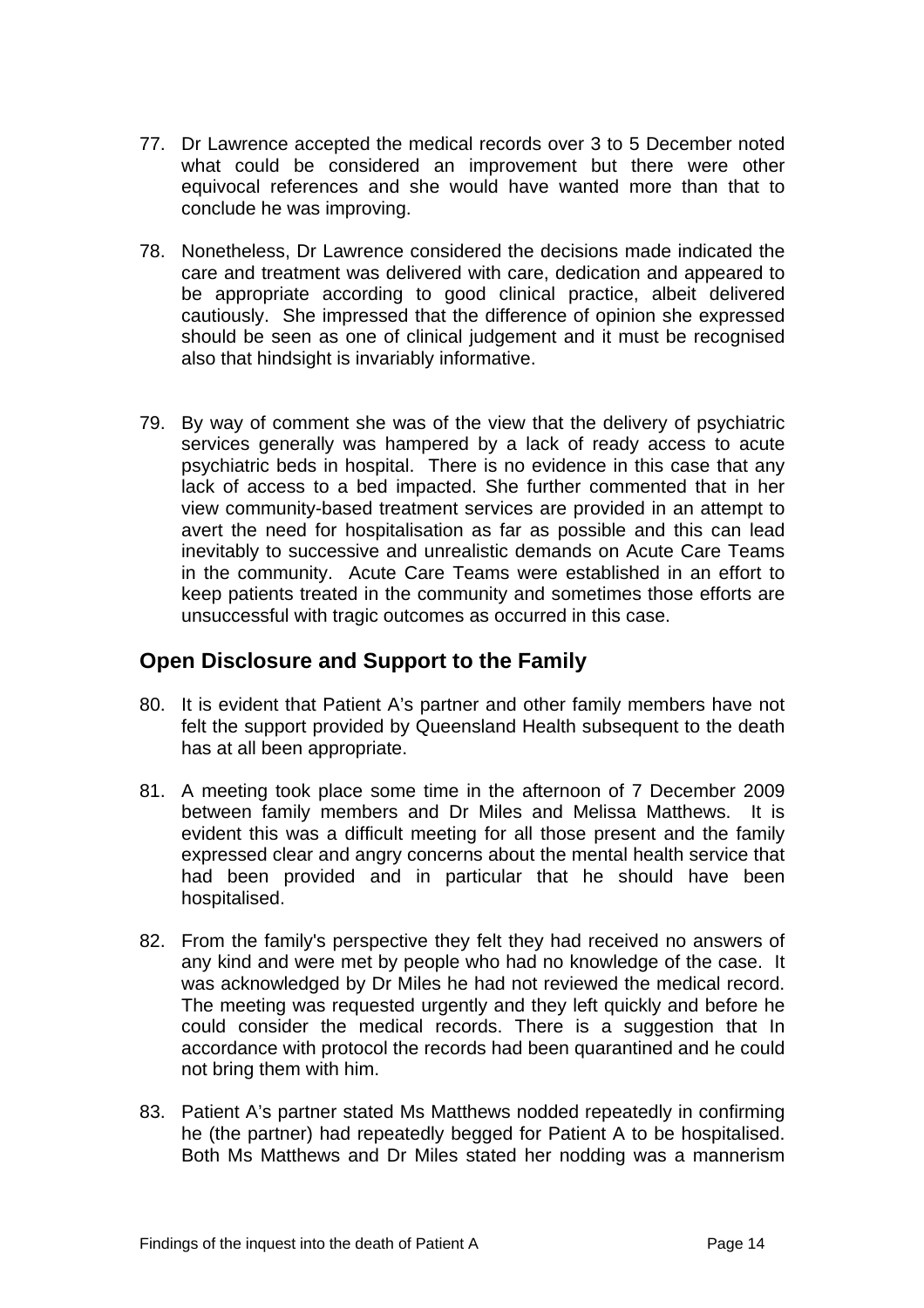and Ms Matthews said this would be indicating she was listening and not necessarily confirming.

- 84. Dr Miles noted it was a difficult meeting and he explained to the family that Patient A had not met the criteria for a hospital admission, as a major indicator was whether there was an imminent risk to life. Here the patient had not stated any specific intent to harm himself or that any specific intent had increased thereby requiring admission.
- 85. Subsequently his partner and mother attended a meeting attended by the then Minister for Health, local Member of Parliament The Honourable Mr Wellington and others. Patient A's partner again considered this meeting was a waste of time. There was reference to a transparent root cause analysis process taking place to look into the situation. It is evident at some stage a Root Cause Analysis report was provided to the family, which is dated 19 March 2010.<sup>[16](#page-15-0)</sup>
- 86. More will be said about the RCA report but it is fair to say the only recommendation made related to a conclusion the documentation was in some way lacking. Understandably this further escalated the family's concerns as they regarded the recommendation as farcical.
- 87. On 16 April 2010 the partner and his mother attended an open disclosure meeting to discuss the RCA. Present where representatives from Queensland Health being Dr Miles, Dr Ayres, Dr Matira Taikato the Clinical Director for the District and Janelle Killick, the Service Director as well as Mr Wellington MP.
- 88. From the partner's perspective this meeting was most unsuccessful. Patient A's partner stated that at one stage Dr Taikato said the meeting was to be ended as the participants were obviously at loggerheads and there were no records anywhere the patient had asked to be hospitalised. Dr Taikato denies aspects of what is alleged to have been said but does acknowledge the meeting closed when it was evident the assertion of the partner that he repeatedly asked for an admission was not going to be resolved at the meeting given what was recorded in the clinical record.
- 89. It is not intended to make any further comment or resolve one way or the other concerning what was or was not said at this meeting or the others. What is clear is all of the meetings were difficult and by no means therapeutic for the family.
- 90. Subsequently on 29 April 2010, the Service Director, Janelle Killick wrote to the partner acknowledging that contact by senior management and clinical staff was not timely or effective and proffered an apology for the further distress this had caused.

<span id="page-15-0"></span>l <sup>16</sup> Exhibit E3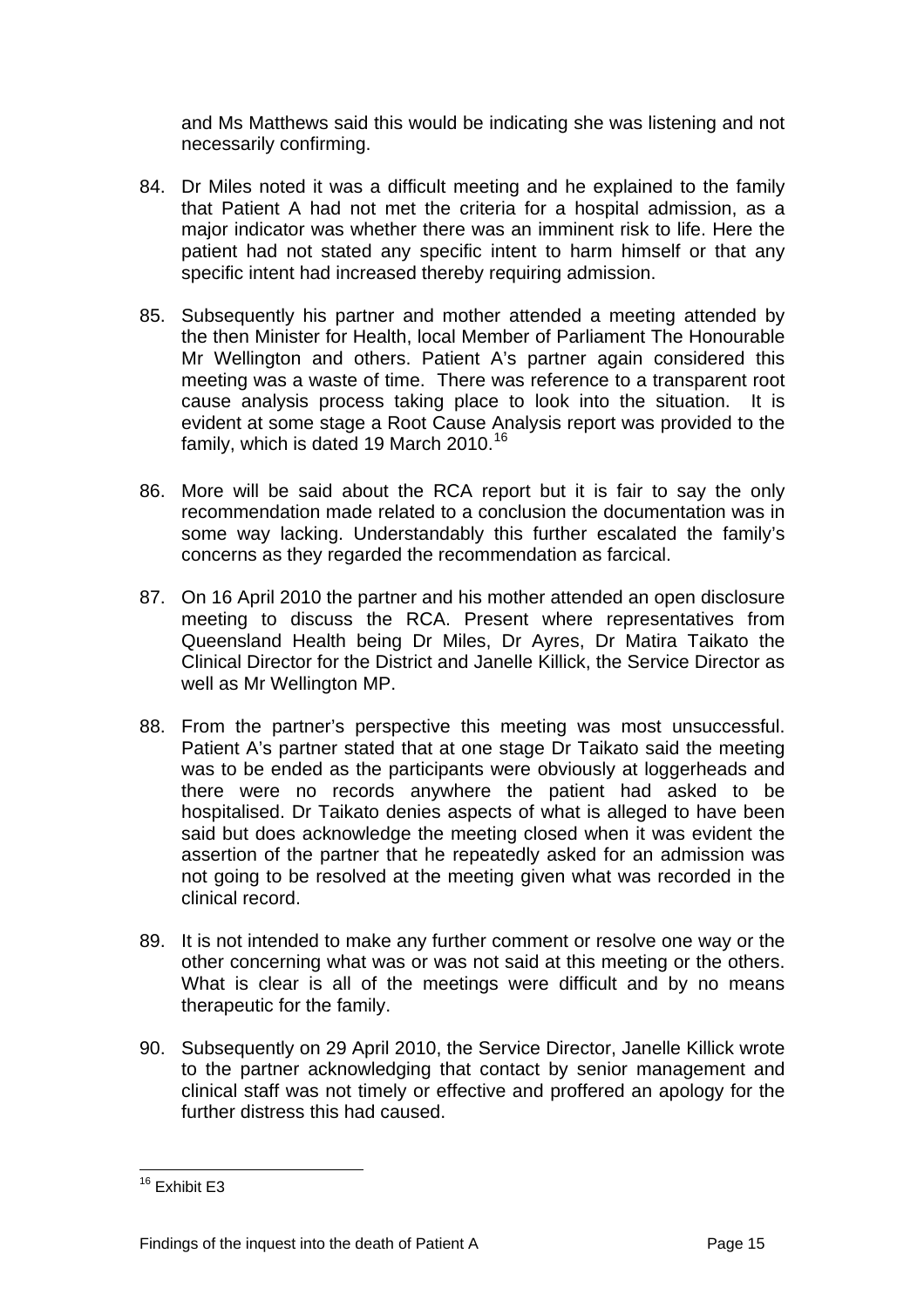- 91. The letter noted that processes for contact with family members subsequent to a tragic incident had been reviewed and a more timely and appropriate response has been implemented. The letter acknowledged that a request for Patient A to be admitted to hospital was documented in the health record, however it was the clinical opinion of the treating doctor and team that treatment and support could continue to be appropriately managed in the community. The letter also noted that one outcome from the Root Cause Analysis highlights that clear documentation of these considerations and the rationale for the clinical decision-making in the health record could be substantially improved. Also, as was discussed at the meeting the communication with the family and carers regarding this should be more specific and collaborative.
- 92. Ms Killick acknowledged, in response to a comment I made during submissions, that lessons have been learnt on how future open disclosure processes should be conducted. I would expect those lessons include ensuring those who attend have sufficient knowledge of the treatment to be able to provide answers and is conducted by someone who has had training in open disclosure processes. Open disclosure is a policy, which in my experience is highly valuable for families' right for information and which allows some closure.
- 93. Ms Killick provided the Court with a number of policy and guidelines some of which have been introduced since 2009. In June 2011 the Director of Mental Health for the State introduced the Consumer, Carer and family Participation Framework, the premise for which is an approach centred on the patient and the meaningful engagement of carers and families. Although the clinical staff in this case acknowledged the importance of the information received by Patient A's partner the framework urges the use of clinical judgement to look for all opportunities to share information.

## **Root Cause Analysis**

- 94. A Root Cause Analysis was commissioned on 8 February 2010 and completed on 19 March 2010. The Root Cause Analysis Report documented the events based largely on the clinical record. Only one issue was identified as a lesson learnt and this related to the standard of clinical documentation.
- 95. The one recommendation made was that the mental health service was to develop a workplace protocol of minimum dataset requirements for inclusion in clinical documentation/progress notes. Monthly documentation orders were to be conducted over the next six months with the outcome being that the documentation met the ACHS Equip 4 Standards.
- 96. The report stated that the issue was important on the basis that timely and accurate clinical documentation optimises safe patient care and clinical management in accordance with legal requirements and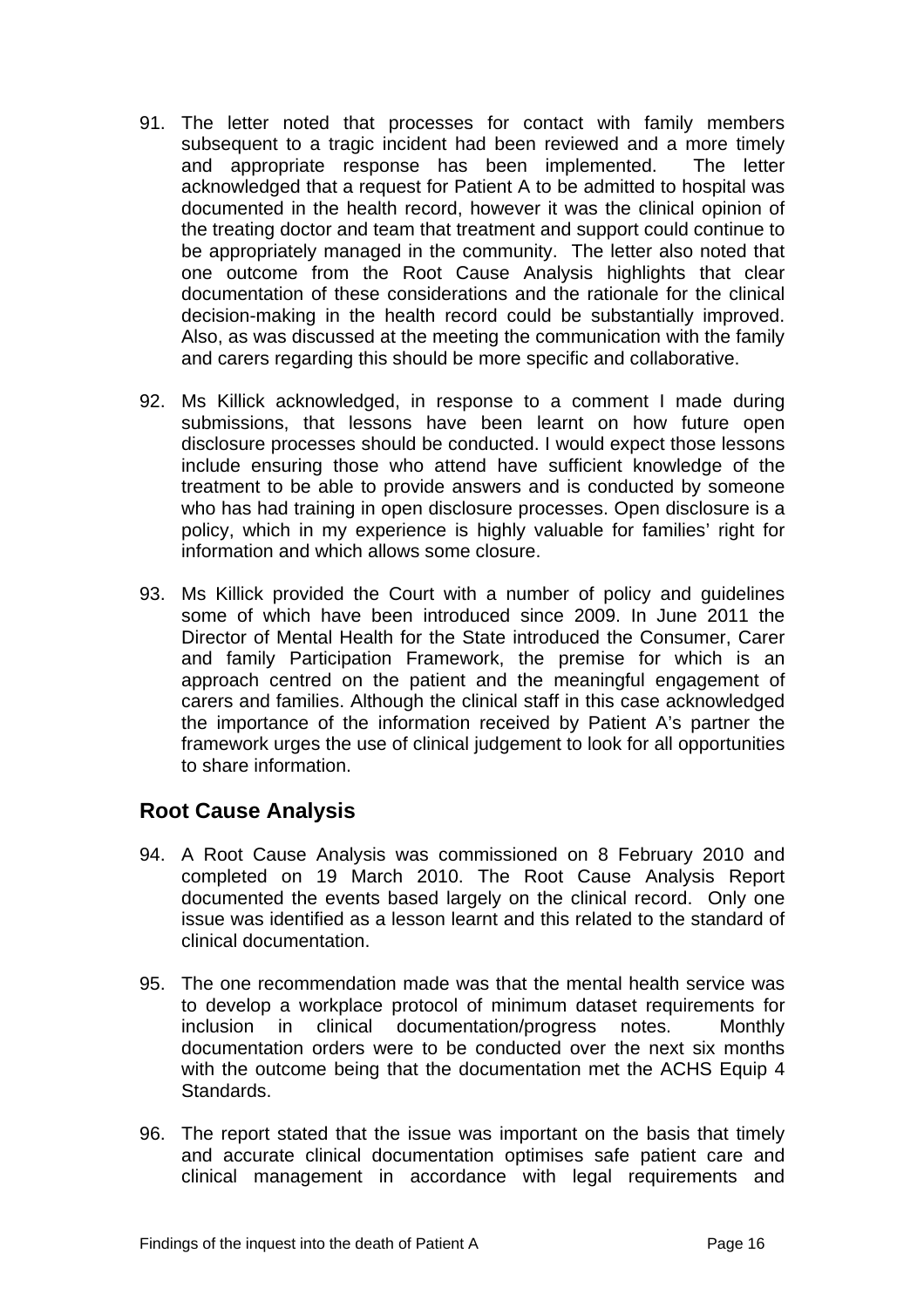standards. Documentation must support clinical decision making processes and clearly articulate content of review is undertaken. Reports must also reflect that consideration has been given to the following:

- a) mental state and risk assessment;
- b) outcomes following any clinical review;
- c) management and treatment plans; and
- d) inclusion and consideration of family and significant others when developing a care plan and providing outcomes to patients being treated in the community and further, the level of support available from the family, the family is level of understanding of the needs of the person being cared for and early warning signs in relation to the condition being treated.
- 97. Dr John Wakefield, Executive Director of the Patient Safety and Quality Improvement Service was requested by my office to review the Root Cause Analysis. His capacity to review the process was limited by the statutory restrictions and privileges attached to RCA processes. It is accepted there are good policy reasons for those statutory privileges.
- 98. Dr Wakefield did say he would have certain expectations concerning the expertise of members of the team. He would expect generally the RCA team would review the medical record, interview people who were directly involved in the event and review relevant policies, procedures and/or standards.
- 99. The evidence of all clinical staff involved in Patient A's care is that none of them were approached to participate in the RCA. Given that evidence the RCA seems to have been a document review only. I consider this to be most unsatisfactory.
- 100. Dr Wakefield was reluctant to appear to be critical of the RCA members, given he did not have sufficient information as to the process adopted in this case but he would have expected the RCA team to have been able to identify some contributing factors and recommendations for possible improvements to policies, procedures or practices. He said that given the only lesson learnt outlined in the RCA report is regarding clinical documentation, a question was raised in his mind as to whether the RCA team was successful in sufficiently "drilling down" to identify root causes of the incident. Dr Wakefield questioned whether there were in fact contributing factors in this case from which recommendations might have been developed**.**
- 101. It might also be said, given none of the staff involved in the care assisted the RCA team, this very limitation perhaps offers an explanation why no other Root Causes were identified. It is impossible to now say what otherwise would have resulted but the methodology approached here was by no mean optimal.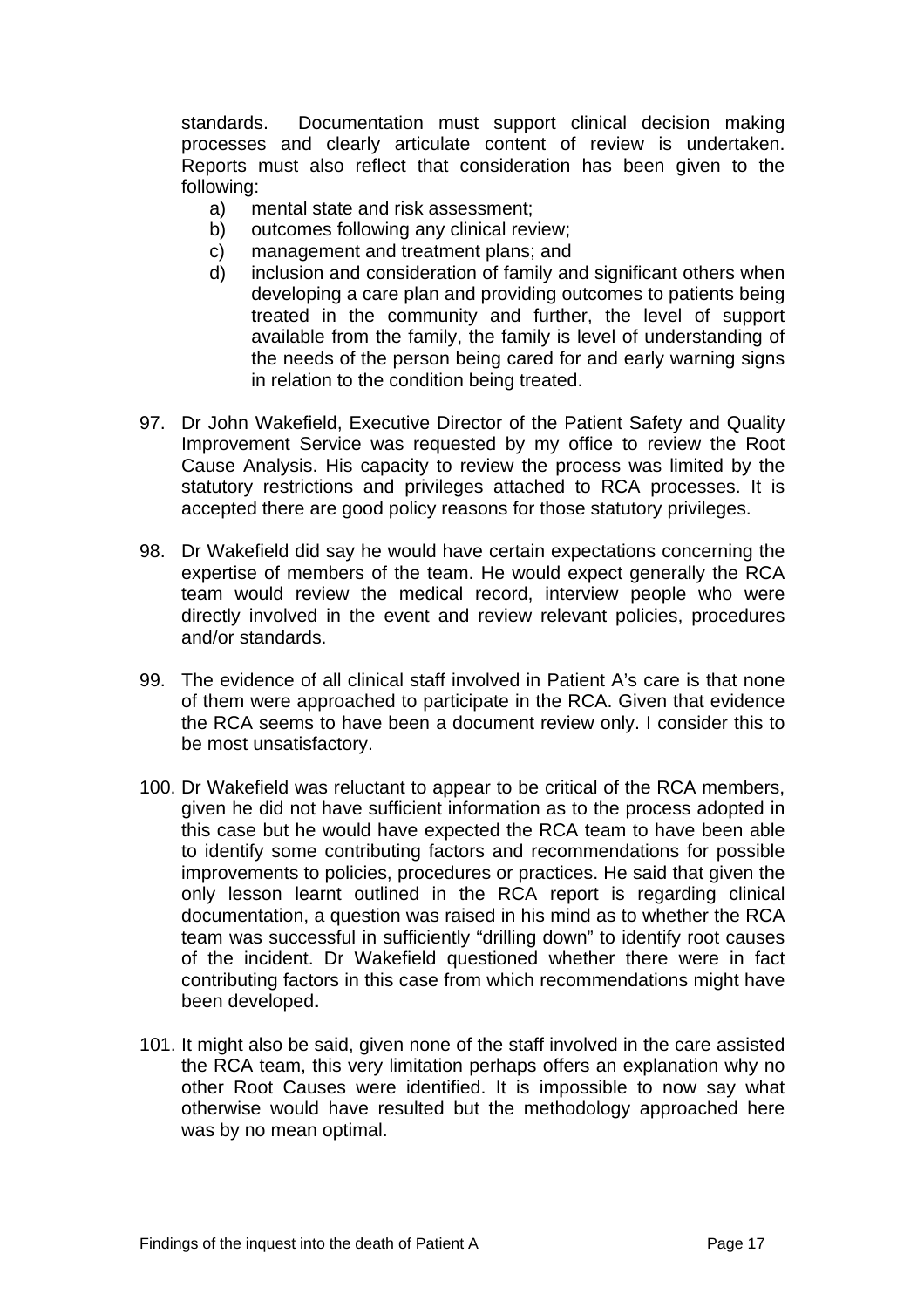- 102. This is by no means the first case where I or other Coroners have been critical of perceived deficient RCA reports. This is also not the first case before me where the evidence suggests virtually no-one on the treating team was interviewed in relation to the events. In fact this has been a common theme in a number of inquests conducted by me. Coroners have expressed a common message in relation to the value of RCAs. They need to be rigorous, identify root causes and provide recommendations, which relate to the root causes. When conducted properly they can often obviate the need for the holding of inquests or to narrow the issues to be examined if an inquest is held.
- 103. It would also be my expectation that in most, if not all RCAs, the key players in the treating team were interviewed or given an opportunity to be interviewed. This simply did not occur in this case.
- 104. Dr Wakefield is concerned that even isolated incidences of poor quality RCAs have the potential to undermine confidence in the process. It has been my experience the quality and frequency of RCAs has diminished in recent years. The quality is variable and some Hospitals and districts conduct high quality RCAs and others do not. This RCA is one example of the latter.
- 105. Dr Wakefield has agreed to meet very shortly with the State Coroner and other full time Coroners to understand our concerns with a view to taking further action necessary to ensure RCAs across Queensland Health are as good as they can be. Given from 1 July 2012 there are substantial changes to the responsibility of new Heath Districts it is uncertain as to where this is taken. For the moment I will leave the issue with that development but I offer the comment that wherever possible RCAs are conducted such that relevant members of a treating team, if they wish to participate, are provided an opportunity to be interviewed and are provided with feedback as to the outcome of the RCA.

#### **Conclusions**

- 106. There is evidence to support a finding the Acute Care Team provided a good level of monitoring and contact with patient A in accordance with the treatment plan that was adopted by the team. The initial response was conducted expeditiously, information gathering was conducted efficiently and a face-to-face assessment took place within two days. Monitoring thereafter took place and was certainly adequate.
- 107. The quality of documentation was adequate but could have been better. I accept it is impractical to document the twice-daily handover process given the number of patients, and accept as reasonable the assertion that if the handover resulted in any change of plan, then the process was for this to be documented. The note taking in the progress notes was at times comprehensive. Only one clinical review is documented and it appears to be limited in its scope. The evidence suggests there should have been at least another clinical review, which was not recorded. I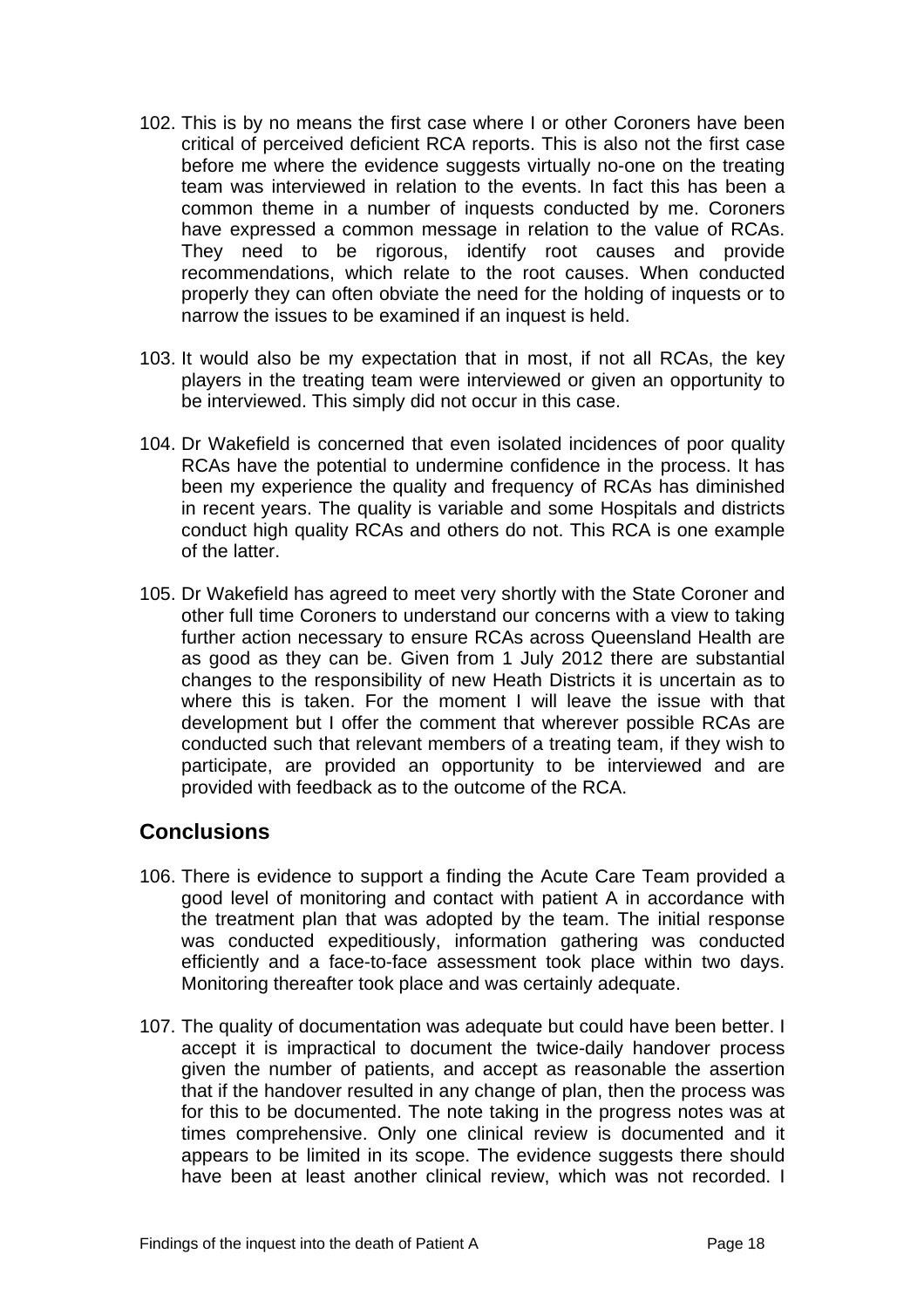suspect it is to the clinical review/s, which the RCA findings, at least in part addresses.

- 108. The plan was for continued treatment in the community rather than hospitalisation. It is difficult to reconcile the evidence of the partner as to his assertions he and Patient A "repeatedly" asked for or "begged" for hospitalisation, with the evidence of all of those who were part of the treating team and who consistently denied this was the case.
- 109. I accept the issue of a hospital admission was raised by Patient A's partner on at least two occasions and probably more, after his return from Tasmania on 29 November. It was certainly raised with CN Riley over the telephone on 30 November and with Dr Faulds on a home assessment on 2 December. Dr Faulds' description of the partner's approach as indicating a "strong preference" for a hospital admission is in my view telling. The evidence does not support that Patient A was proffering the same preference to the treating team.
- 110. Dr Lawrence's expert opinion is that even absent any communication about a request, strong, persistent or otherwise for a hospital admission, the clinical picture warranted more aggressive action including an admission. Her reasons for advancing this proposition have been discussed and I accept them. Equally, Dr Lawrence was careful to suggest her view was one of her clinical judgement where other reasonable minds may differ and the approach of the Acute Care Team was within broad clinical standards and treatment guidelines.
- 111. A hospital admission was arguably required in thjs case and may have prevented the tragic outcome although even in Hospital not all suicides can be prevented. It is accepted the approach to continue to treat Patient A in the community was in keeping with a least restrictive approach and also had arguable clinical support. Sometimes deterioration in mood or presentation is sudden or some other psychosocial stressor intervenes, which is not predicted. It is uncertain as to what occurred during the morning of 6 December, which caused Patient A to decide to take his life but these sad events have continued to cause loss and grief to his partner and other family, for which they have my condolences.

#### **Findings required by s45**

#### **Identity of the deceased – Patient A**

**How he died** – Patient A was suffering from a two-month relapse of a mental illness. His partner had expressed concerns about a perceived deterioration in his presentation at home and indicated a strong preference for an admission to hospital. A clinical decision was made that he should remain to be treated in the community. Unfortunately and despite the support provided to him by his partner and family and the community-based support of the treating team he hung himself at his home.